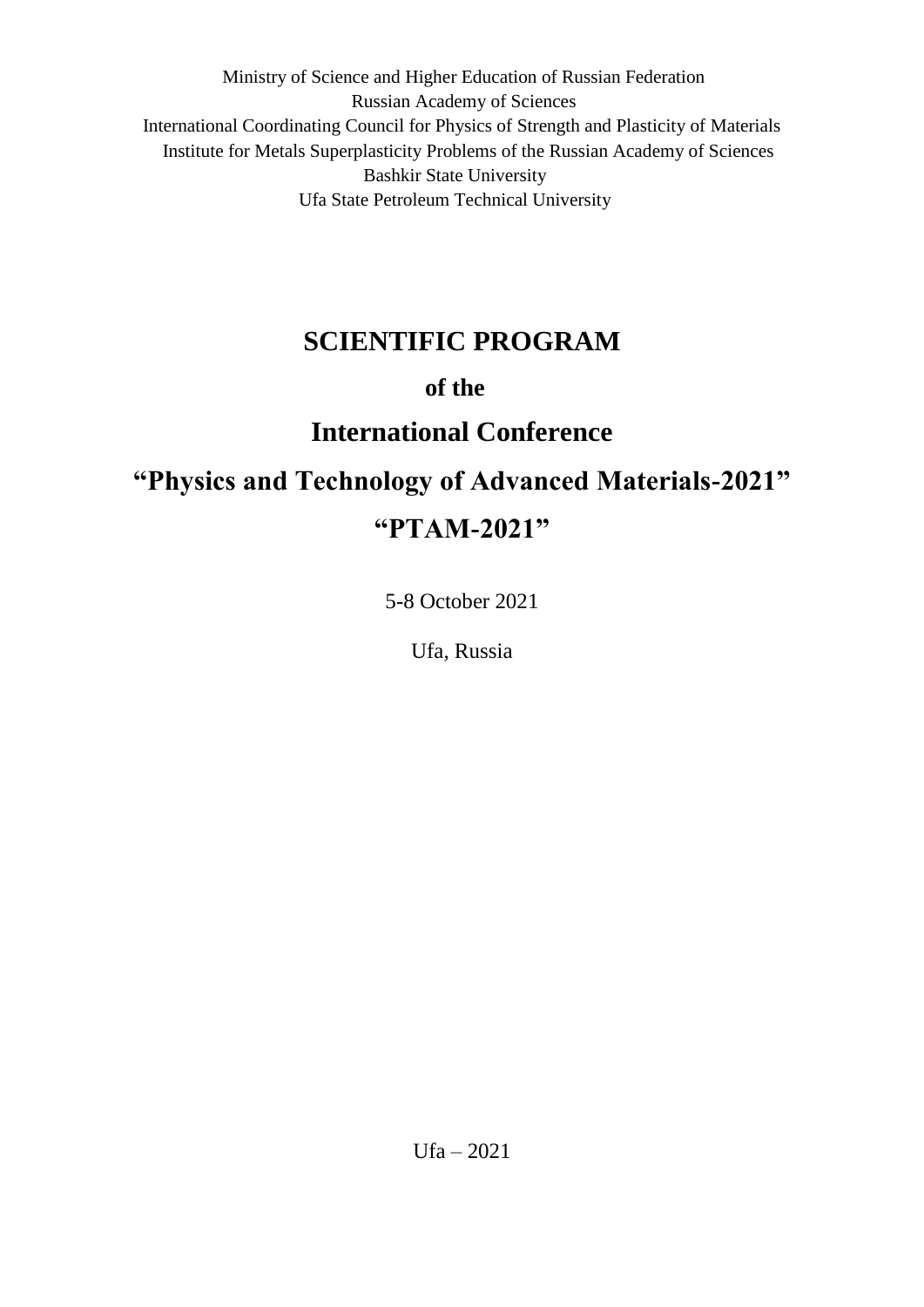#### **General Information**

The Conference will be held in both the face-to-face and online formats. Opening and face-to-face sessions (5 and 6 October) will be translated to YouTube and also will include several invited talks in online format. Online sessions will be held in two sections on 7 and 8 October.

Working languages of the Conference are Russian and English. The talks with titles given both in English and Russian will be delivered by the authors in Russian. Those with titles written only in English will be given in English.

The face-to-face meeting will be held in the Conference Hall at the Institute for Metals Superplasticity Problems, 39 Khalturin st., Ufa

*Overall, Ufa time is used (Moscow time + 2 h)*

# **Face-to-Face Sessions**

Conference Hall, IMSP RAS, 39 Khalturin st., Ufa, IMSP RAS

#### **5 October, Tuesday**

- 09.15-10.00 Site registration of face-to-face meeting participants
- 10.00-10.15 Opening

#### **Plenary Session**

*Chairman: Ayrat Nazarov / Председатель: Назаров Айрат Ахметович*

- 10.15-10.40 **Radik R. Mulyukov**. In situ metal-matrix composites processed by a deformation method. *Institute for Metals Superplasticity Problems of the Russian Academy of Science, Ufa.*
- 10.40-11.05 **Doan Dinh Phuong.** Carbon nanomaterials reinforced metal matrix composites prepared by powder metallurgy. *Institute of Materials Science, Vietnam Academy of Science and Technology, Hanoi, Vietnam.* [Online]
- 11.05-11.30 **Natalya Resnina.** Changes in the chemical composition of TiNi alloy obtained by layerby-layer electric arc surfacing on a titanium substrate. *S.-Petersburg State University, S.- Peterburg*.

**Реснина Наталья Николаевна.** Изменения химического состава сплава TiNi, полученного методом послойной электродуговой наплавки на титановую подложку. *Санкт-Петербургский государственный университет, С.-Петербург.*

11.30-11.55 **Alexander Glezer.** Anomalous behavior of superstructures at large plastic deformations. *National Research Technological University MISiS, Moscow*.

> **Глезер Александр Маркович.** Аномальное поведение сверхструктур при больших пластических деформациях. *Национальный исследовательский технологический университет «МИСиС», Москва*. [Online]

11.55-12.20 **Dmitry Smovzh.** Synthesis of single-layer graphene and creation of graphene devices. *Kutateladze Institute of Thermophysics, Siberian Branch of RAS, Novosibirsk.* 

**Смовж Дмитрий Владимирович.** Синтез однослойного графена и создание графеновых устройств. *Институт теплофизики им. С.С. Кутателадзе СО РАН, Новосибирск.*

- 12.20-12.45 **Gencaga Purcek.** Improvement of surface microstructural and wear properties of Ni3Al-TiC composite with pulsed electron beam irradiation*. Department of Mechanical Engineering, Karadeniz Technical University, Trabzon, Turkey.* [Online]
- **12.45-14.00 Taking photo. Lunch.**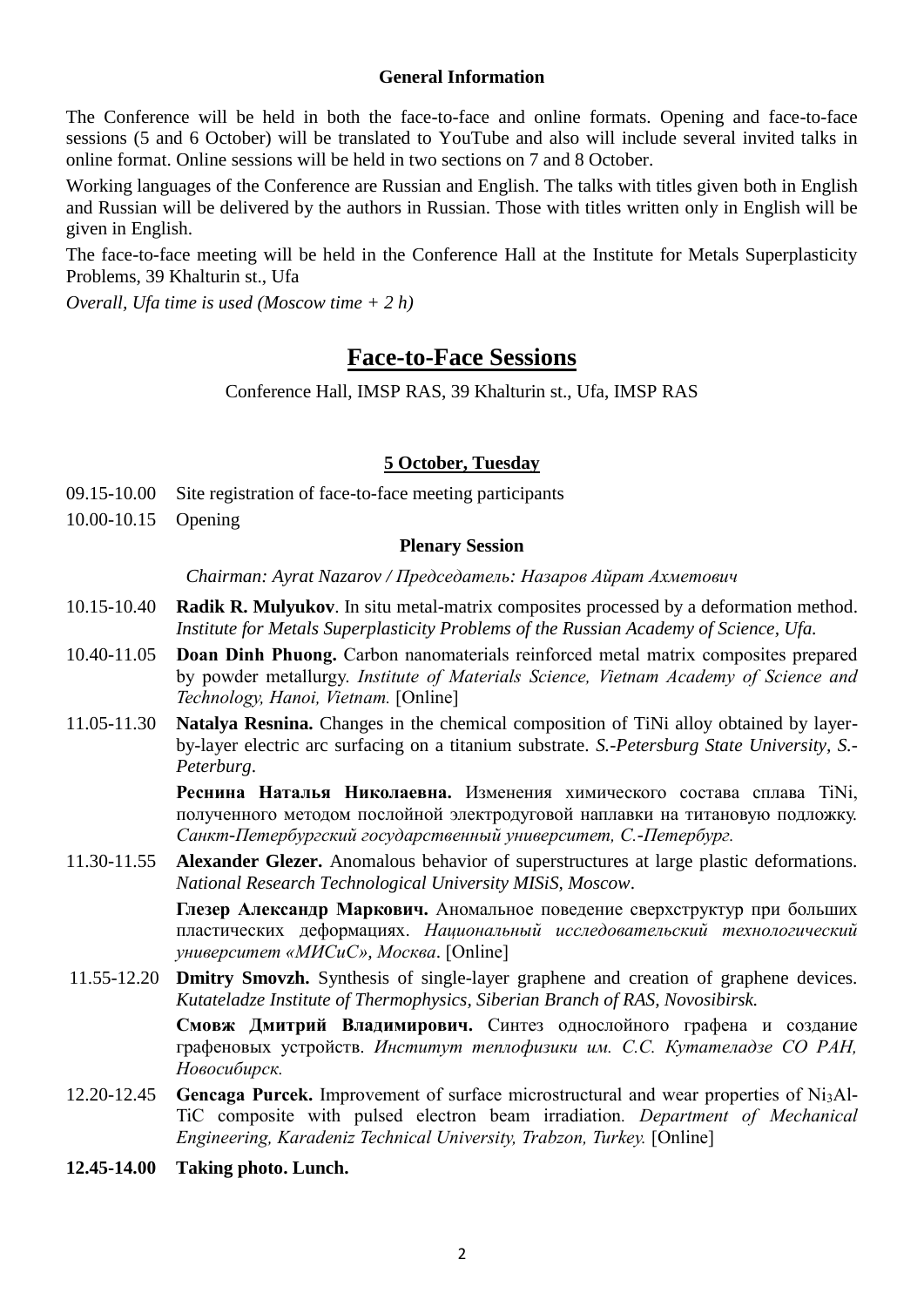## **1 st Afternoon Session**

*Chairman: Renat Imayev / Председатель: Имаев Ренат Мазитович*

14.00-14.15 **Dmitry Gunderov.** The use of accumulating torsion SPD for ultimate refinement of the structure of various materials. *Institute of Physics of Molecules and Crystals UFRC, Ufa.*

> **Гундеров Дмитрий Валерьевич**. Применение аккумулирующей ИПДК для предельного измельчения структуры различных материалов. *Институт физики молекул и кристаллов УФИЦ РАН, Уфа.*

14.15-14.30 **Marsel Nagimov.** Anisotropy of impact toughness and fracture surfaces of titanium alloy Ti-6Al-4V joints obtained by linear friction welding. *Institute for Metals Superplasticity Problems of the Russian Academy of Science, Ufa.*

> **Нагимов Марсель Ильясович.** Анизотропия ударной вязкости и изломов соединений титанового сплава Ti-6Al-4V, полученных линейной сваркой трением. *Институт проблем сверхпластичности металлов РАН, Уфа*.

14.30-14.45 **Aydar Murzakaev.** Extended defects in nanoparticles obtained by physical methods. *Institute of Electrophycis, Ural Branch of RAS, Ekaterinburg*.

> **Мурзакаев Айдар Марксович.** Протяженные дефекты в наночастицах, полученных физическими методами. *Институт электрофизики УрО РАН, Екатеринбург.*

14.45-15.00 **Shamil Mukhtarov.** Durability and creep resistance of polycrystalline Re-containing nickel alloy. *Institute for Metals Superplasticity Problems of the Russian Academy of Science, Ufa.*

> **Мухтаров Шамиль Хамзаевич.** Длительная прочность и сопротивление ползучести поликристаллического Re-содержащего никелевого сплава. *Институт проблем сверхпластичности металлов РАН, Уфа*.

15.00-15.15 **Vener Valitov.** Control of the structure and properties of heterophase superalloys by deformation and pressure welding in superplasticity mode. *Institute for Metals Superplasticity Problems of the Russian Academy of Science, Ufa.*

> **Валитов Венер Анварович**. Управление структурой и свойствами гетерофазных жаропрочных сплавов посредством деформации и сварки давлением в режимесверхпластичности. *Институт проблем сверхпластичности металлов РАН, Уфа*.

15.15-15.30 **Elena Demidova.** Stability of reversible deformation of the  $Ti_{40.7}Hf_{9.5}Ni_{44.8}Cu_5$  alloy during repeated isothermal holdings under load. *S.-Petersburg State University, S.-Peterburg*.

> **Демидова Елена Сергеевна.** Стабильность обратимой деформации сплава  $Ti_{40.7}Hf_{9.5}Ni_{44.8}Cu_5$  при повторяющихся изотермических выдержках под нагрузкой. *Санкт-Петербургский государственный университет, С.-Петербург.*

15.30-15.45 **Rinat Safiullin.** Development of the technology of superplastic forming and diffusion welding at the Institute for Metals Superplasticity Problems of the Russian Academy of Sciences. *Institute for Metals Superplasticity Problems of the Russian Academy of Science, Ufa.*

> **Сафиуллин Ринат Владикович.** Разработка и развитие технологии сверхпластической формовки и диффузионной сварки в ИПСМ РАН. *Институт проблем сверхпластичности металлов РАН, Уфа*.

#### **15.45-17.15 Coffee-break combined with poster session**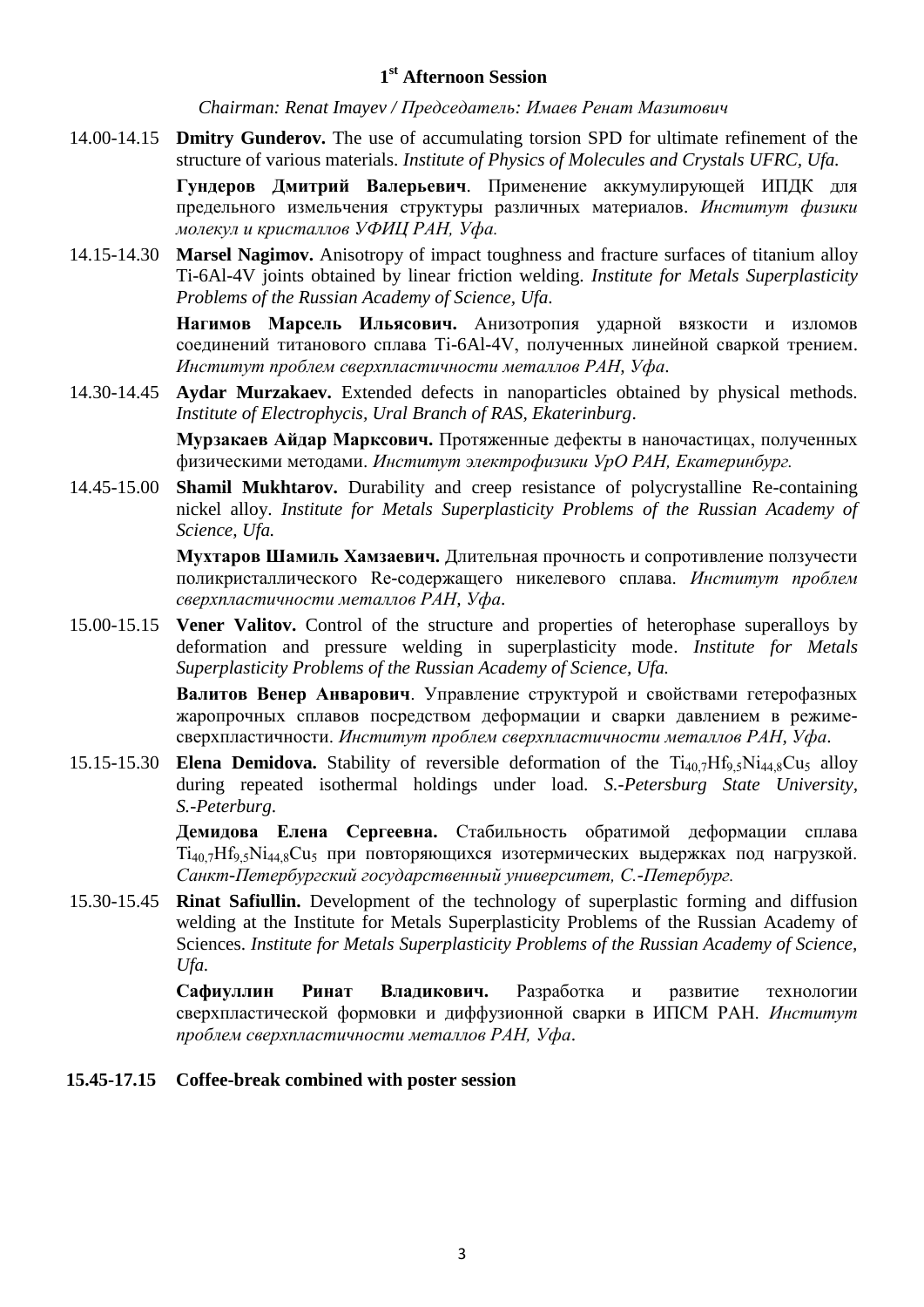## **2 nd Afternoon Session**

*Chairman: Aydar Murzakaev / Председатель: Мурзакаев Айдар Марксович*

17.15-17.30 **Oksana Nasibullina.** Study of the effect of corrosion fatigue of steel St3 on the development of cracks. *Ufa State Oil Technological University, Ufa*.

> **Насибуллина Оксана Алексеевна**. Изучение влияния коррозионной усталости стали Ст3 на развитие трещин. *Уфимский государственный нефтяной технический университет, Уфа.*

17.30-17.45 **Arseniy Raab**. The influence of the tribological parameters of the rolls on the deformed state during asymmetric rolling. *Ufa State Aviation Technical University, Ufa*.

> **Рааб Арсений Георгиевич.** Влияние трибологических параметров валков на деформированное состояние при асимметричной прокатке. *Уфимский государственный авиационный технический университет, Уфа*.

17.45-18.00 **Anna Ghurakova.** Investigation of the corrosion behavior of the  $Ti_{49,1}Ni_{50,9}$  alloy in coarse-grained and ultrafine-grained states. *Institute of Physics of Molecules and Crystals, UFRC RAS, Ufa.*

> **Чуракова Анна Александровна**. Исследование коррозионного поведения сплава Ti49.1Ni50.<sup>9</sup> в крупнозернистом и ультрамелкозернистом состояниях. *Институт физики молекул и кристаллов УФИЦ РАН, Уфа.*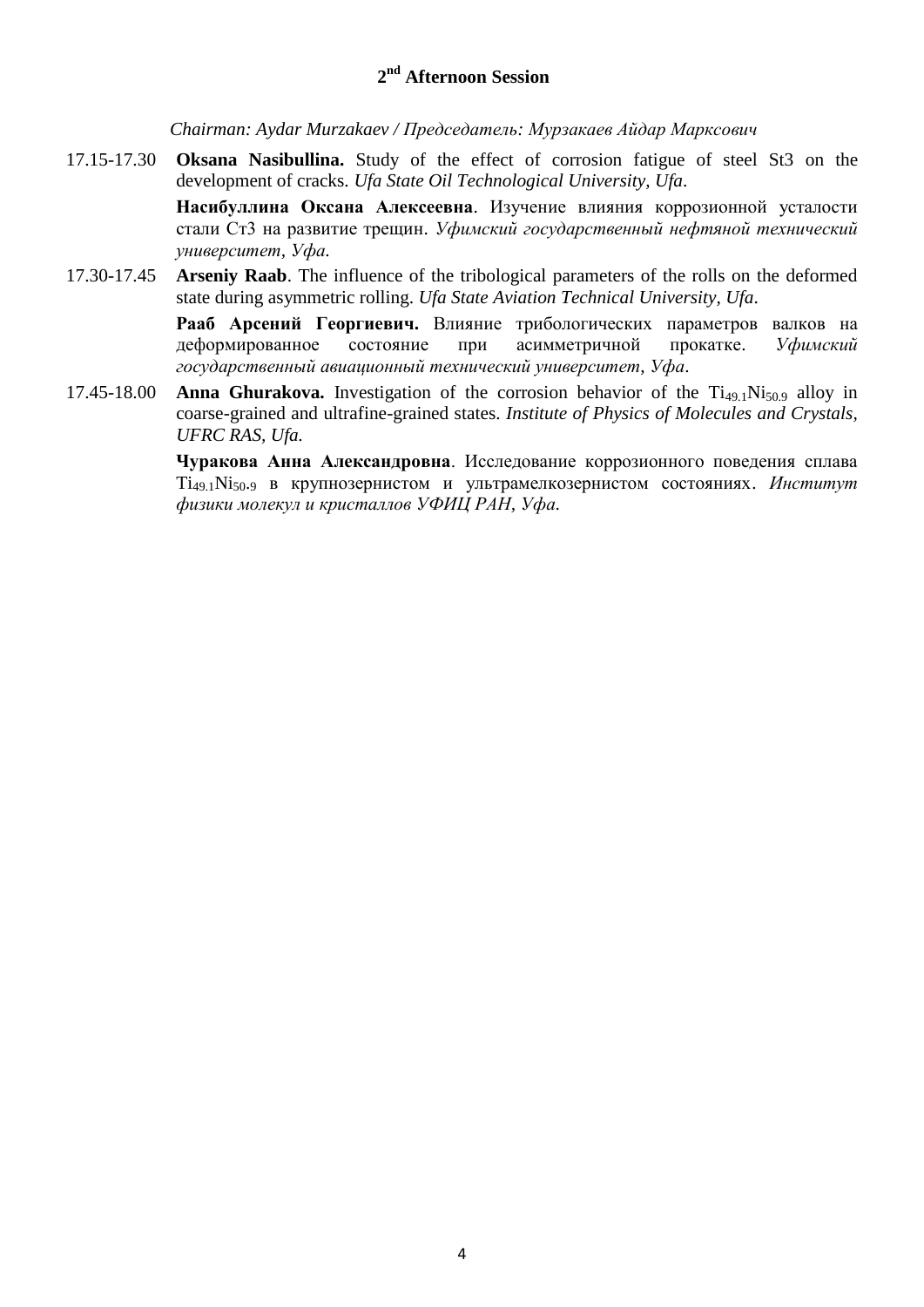#### **6 October, Wednesday**

## **1 st Morning Session**

*Chairman: Ramil' Lutfullin / Председатель: Лутфуллин Рамиль Яватович*

09.30-09.45 **Svetlana Faizova.** Atypical changes in the physical and mechanical properties of the Cu-0.6Cr-0.1Zr alloy during high-pressure torsion processing. *Sterlitamak Branch of the Bashkir State University, Sterlitamak.*

> **Фаизова Светлана Никитична**. Нетипичные изменения физико-механических свойств сплава Cu-0.6Cr-0.1Zr при обработке кручением под высоким давлением. *Стерлитамакский филиал Башкирского государственного университета, Стерлитамак.*

09.45-10.00 **Minikhan Fatykhov.** Heat and mass transfer in materials of oil and gas technologies in a radio frequency electromagnetic field. *M. Akmulla Bashkir State Pedagogical University, Ufa.*

> **Фатыхов Минихан Абузарович**. Тепломассоперенос материалов нефтегазовых технологий в радиочастотном электромагнитном поле. *Башкирский государственный педагогический университет им. М. Акмуллы, Уфа.*

10.00-10.15 **Alexey Kudreiko.** Lighting characteristics of optically rewritable electronic paper with a short exposure time of the azo dye. *Bashkir State Medical University, Ufa*.

> **Кудрейко Алексей Альфредович**. Светотехнические характеристики оптически перезаписываемой электронной бумаги при малом времени экспозиции азокрасителя. *Башкирский государственный медицинский университет, Уфа.*

10.15-10.30 **Margarita Khimich.** Influence of thermal treatment duration on structure and phase composition of additive Co-Cr-Mo alloy samples. *Institute of Strength Physics and Materials Science SB RAS, Tomsk*.

> **Химич Маргарита Андреевна**. Влияние длительности термической обработки на структуру и фазовый состав аддитивно произведенных образцов сплава Co-Cr-Mo. *Институт физики прочности и материаловедения СО РАН, Томск.*

10.30-10.45 **Vasily Astanin**. Influence of HPT on deformation behavior of Vit105 bulk metallic glass revealed by joint indentation. *Ufa State Aviation Technical University, Ufa*.

> **Астанин Василий Владимирович**. Влияние КВД на деформационное поведение объемного металлического стекла Vit2105, изучаемое индентированием соединения. *Уфимский государственный авиационный технический университет, Уфа*.

10.45-11.00 **Andrey Bazlov**. Evolution of the structure of the Zr-Cu-Fe-Al system based amorphous alloys in the process of torsion SPD. *St. Petersburg State University, St. Petersburg*.

> **Базлов Андрей Игоревич**. Эволюция структуры аморфных сплавов на основе системы Zr-Cu-Fe-Al в процессе ИПДК. *Санкт-Петербургский государственный университет, С.-Петербург.*

**11.00-11.30 Coffee-break**

## **2 nd Morning Session**

*Chairman: Dmitry Smovzh / Председатель: Смовж Дмитрий Владимирович*

11.30-11.45 **Konstantin Nazarov**. Thermal analysis of an Al and Nb based metal-matrix composite processed by shear deformation under pressure. *Institute for Metals Superplasticity Problems of the Russian Academy of Science, Ufa.*

> **Назаров Константин Сергеевич.** Термический анализ металломатричного композита на оcнове Al и Nb, полученного деформацией сдвига под давлением. *Институт проблем сверхпластичности металлов РАН, Уфа*.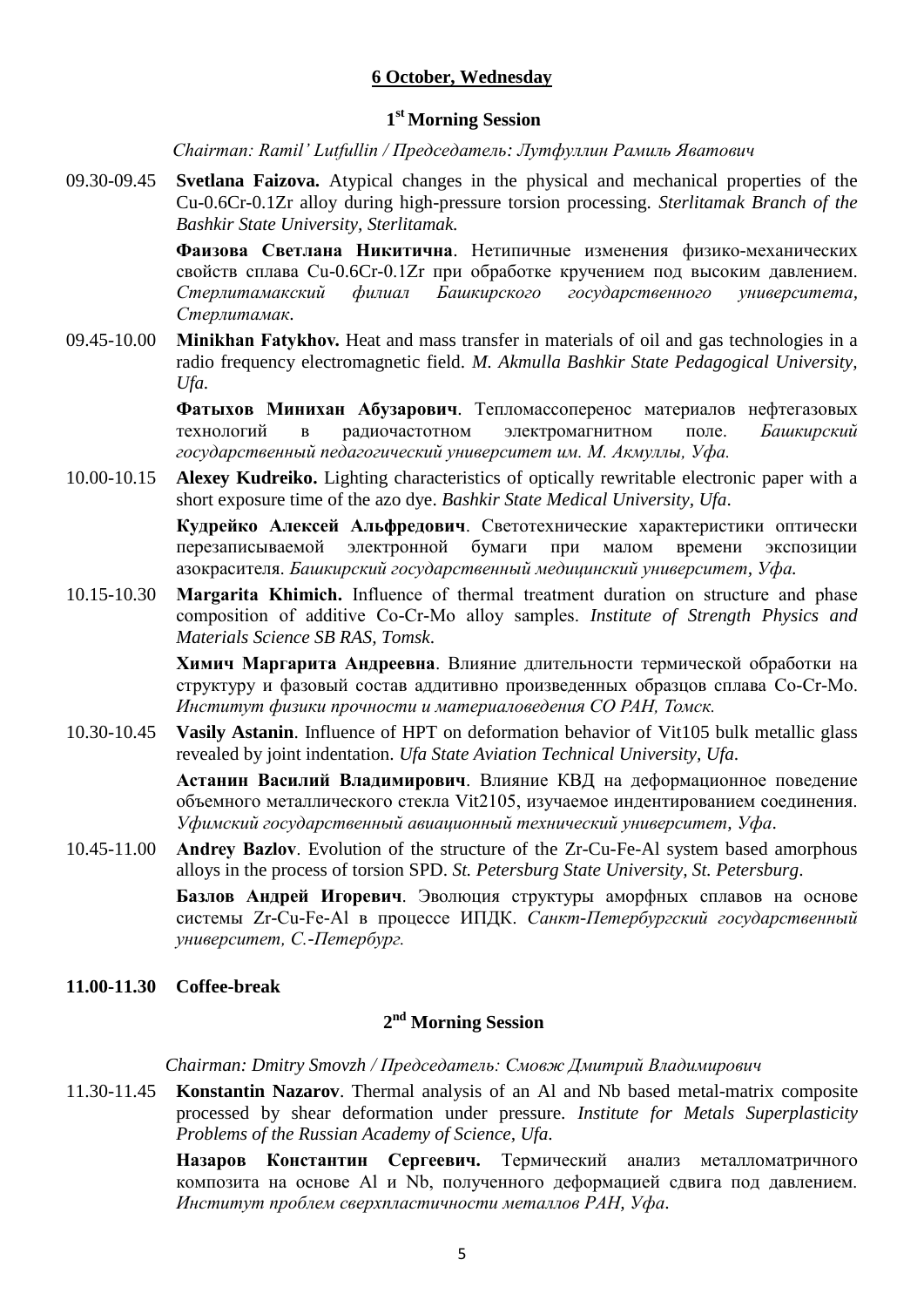11.45-12.00 **Maria Pechenkina.** Influence of catholyte on the formation of protective structures on the surface of low-alloy steel. *Ufa State Oil Technological University, Ufa*.

> **Печенкина Марина Юрьевна.** Влияние католита на формирование защитных структур на поверхности низколегированной стали. *Уфимский государственный нефтяной технический университет, Уфа.*

12.00-12.15 **Amir Galimov.** Metrological support of products manufactured using superplasticity technologies. *Ufa State Aviation Technical University, Ufa*.

> **Галимов Амир Камилович.** Метрологическое обеспечение изделий, изготавливаемых с использованием технологий сверхпластичности. *Уфимский государственный авиационный технический университет, Уфа*.

12.15-12.30 **Konstantin Grishakov**. New phases of polymer nitrogen stable at low pressures. *National Research Nuclear University "MEPhI", Moscow*.

> **Гришаков Константин Сергеевич.** Новые фазы полимерного азота, устойчивые в области низких давлений. *Национальный исследовательский ядерный университет «МИФИ», Москва.*

12.30-12.45 **Ramil' Lutfullin.** Oxide surface layer and solid-phase weldability of titanium alloys. *Institute for Metals Superplasticity Problems of the Russian Academy of Science, Ufa.*

> **Лутфуллин Рамиль Яватович.** Оксидный поверхностный слой и твердофазная свариваемость титановых сплавов. *Институт проблем сверхпластичности металлов РАН, Уфа*.

12.45-13.00 **Viktor Komarov.** Investigation of the influence of static aging processes on the structure and properties of titanium nickelide in different initial states. *A.A. Baikov Institute of Metallurgy and Materials Science, Russian Academy of Sciences, Moscow.*

> **Комаров Виктор Сергеевич.** Исследование влияния процессов статического старения на структуру и свойства никелида титана в разном исходном состоянии. *Институт металлургии и материаловедения им. А.А. Байкова РАН, Москва.*

**13.00-14.00 Lunch**

## **1 st Afternoon Session**

#### **Young Researchers' Reports / Доклады молодых ученых**

*Chairmen: Ayrat Nazarov, Natalia Resnina / Председатели: Назаров Айрат Ахметович, Реснина Наталья Николаевна*

14.00-14.10 **Aygul' Mukhametgalina.** Influence of the magnitude of the compressive force on the microstructure and properties of joints of titanium sheets processed by ultrasonic welding. *Institute for Metals Superplasticity Problems of the Russian Academy of Science, Ufa.*

> **Мухаметгалина Айгуль Ахтамовна.** Влияние величины усилия сжатия на микроструктуру и свойства соединений листов титана, полученных ультразвуковой сваркой. *Институт проблем сверхпластичности металлов РАН, Уфа*.

14.10-14.20 **Elvina Shayakhmetova.** Investigation of the microstructure of samples obtained by ultrasonic consolidation of nickel sheets. *Institute for Metals Superplasticity Problems of the Russian Academy of Science, Ufa.*

> **Шаяхметова Эльвина Рафитовна.** Исследование микроструктуры образцов, полученных ультразвуковой консолидацией листов никеля. *Институт проблем сверхпластичности металлов РАН, Уфа*.

14.20-14.30 **Ruslan Shakhov.** Hot deformation behavior of a highly alloyed Re-containing finegrained nickel alloy. *Institute for Metals Superplasticity Problems of the Russian Academy of Science, Ufa.*

> **Шахов Руслан Владимирович.** Поведение при горячей деформации высоколегированного Re-содержащего никелевого сплава с мелкозернистой структурой. *Институт проблем сверхпластичности металлов РАН, Уфа*.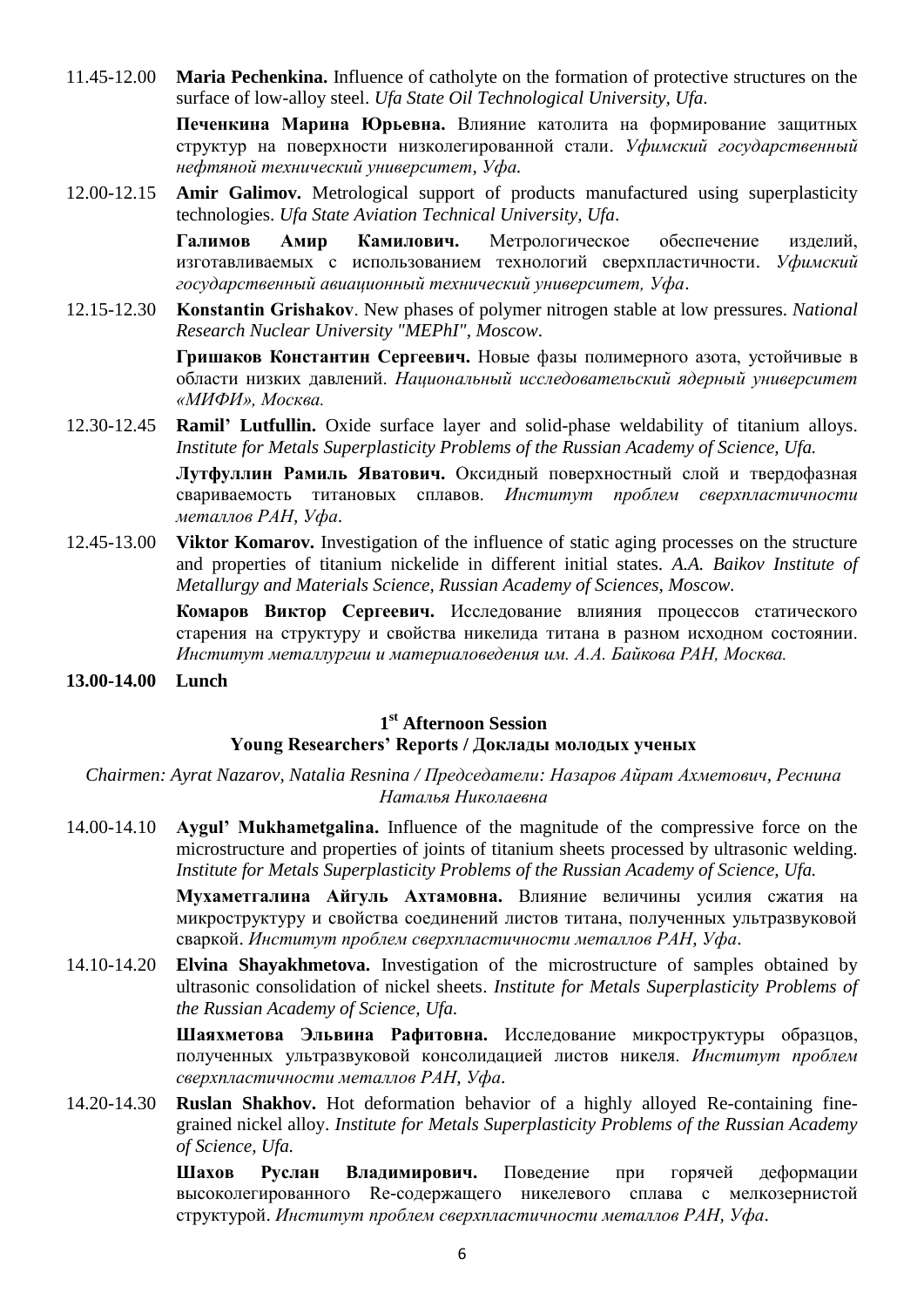14.30-14.40 **Denis Trofimov.** Influence of Nb, Zr and Zr + Hf on the microstructure and mechanical properties of intermetallic β-hardening TiAl alloys. *Institute for Metals Superplasticity Problems of the Russian Academy of Science, Ufa.*

> **Трофимов Денис Михайлович**. Влияние Nb, Zr и Zr+Hf на микроструктуру и механические свойства интерметаллидных β-затвердевающих TiAl сплавов. *Институт проблем сверхпластичности металлов РАН, Уфа*.

14.40-14.50 **Daria Komkova.** Processing of magnesium rods and ultra-thin wires by hydroextrusion. *M.N. Mikheev Institute of Metal Physics, Ural Branch of the Russian Academy of Sciences, Yekaterinburg*.

> **Комкова Дарья Аркадьевна.** Получение магниевых прутков и ультратонких проволок методом гидроэкструзии. *Институт физики металлов им. М.Н. Михеева УрО РАН, Екатеринбург*.

14.50-15.00 **Mikhail Pakhomov.** Tribological behavior of the Al2O3-graphene nanocomposite. *A.A. Blagonravova Institute of Mechanical Engineering RAS, Moscow.*

> **Пахомов Михаил Андреевич.** Трибологическое поведение нанокомпозита Al<sub>2</sub>O<sub>3</sub>графен. *Институт машиноведения им. А.А. Благонравова РАН, Москва.*

15.00-15.10 **Leila Kiekkuzhina.** Influence of strain rate on the microstructure of Al-Cu system specimens obtained by torsion under pressure. *Institute for Metals Superplasticity Problems RAS, Ufa.*

> **Киеккужина Лейла Ураловна.** Влияние скорости деформации на микроструктуру образцов системы Al-Cu, полученных кручением под давлением. *Институт проблем сверхпластичности металлов РАН, Уфа*.

15.10-15.20 **Evgeniy Borgardt.** Enhancement of the wear and corrosion resistance of silumins by plasma electrolytic oxidation with the addition of TiN nanoparticles to the electrolyte. *Togliatti State University, Togliatti.*

> **Боргардт Евгений Дмитриевич.** Повышение износостойкости и коррозионной стойкости силуминов плазменно-электролитическим оксидированием с добавкой наночастиц TiN в электролит. *Тольяттинский государственный университет, Тольятти.*

15.20-15.30. **Sergey Zasypkin.** Influence of the Re / Zn ratio in magnesium alloys on their phase composition. *Togliatti State University, Togliatti*.

> **Засыпкин Сергей Васильевич.** Влияние соотношения Re/Zn в магниевых сплавах на их фазовый состав. *Тольяттинский государственный университет, Тольятти.*

15.30-15.40 **Rashid Bikbaev**. Influence of tension axis orientation on functional properties of TiNi alloy specimens obtained by layer-by-layer electric arc surfacing. *St. Petersburg State University, St. Petersburg*.

> **Бикбаев Рашид Менналиевич.** Влияние ориентации оси растяжения на функциональные свойства образцов сплава TiNi, полученных методом послойной электродуговой наплавки. *Санкт-Петербургский государственный университет, С.-Петербург.*

15.40-15.50 **Oleg Korolkov.** Thermal and electroplastic effects of current during tension of VT6 alloy. *Moscow Polytechnic University, Moscow.* 

> **Корольков Олег Евгеньевич.** Тепловой и электропластический эффекты тока при растяжении сплава ВТ6. *Московский политехнический университет, Москва.*

15.50-16.00 **Denis Aksenov**. Effect of post-deformation ultrasonic action on the structure and properties of chromium bronze and MA2 alloy. *Institute of Physics of Molecules and Crystals, UFIC RAS, Ufa*.

> **Аксенов Денис Алексеевич.** Влияние на структуру и свойства хромовой бронзы и сплава МА2 пост-деформационного ультразвукового воздействия. *Институт физики молекул и кристаллов УФИЦ РАН, Уфа.*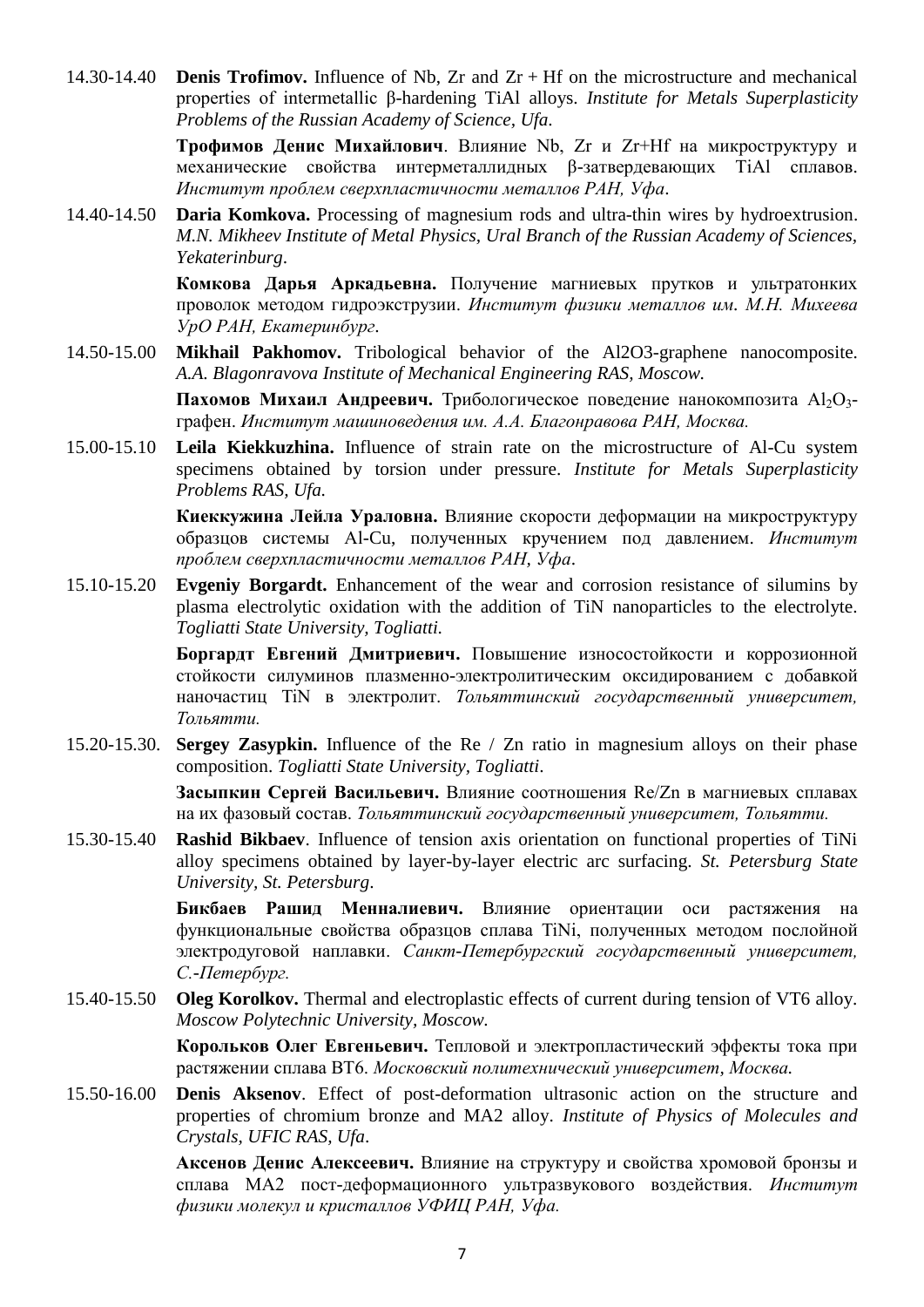16.00-16.10 **Sergey Suchkov.** Formation of composite coatings on the Amg3 aluminum alloy. *Institute of Chemistry, Far East Branch, Russian Academy of Sciences, Vladivostok*.

> **Сучков Сергей Николаевич.** Формирование композиционных покрытий на алюминиевом сплаве Амг3. *Институт химии ДВО РАН, Владивосток.*

16.10-16.20 **Artem Ganeev.** On the effectiveness of postdynamic recrystallization of a high-alloy heatresistant nickel alloy. *Institute for Metals Superplasticity Problems of the Russian Academy of Science, Ufa.*

> **Ганеев Артем Артурович.** К вопросу об эффективности постдинамической рекристаллизации высоколегированного жаропрочного никелевого сплава. *Институт проблем сверхпластичности металлов РАН, Уфа.*

## **2 nd Afternoon Session**

*Chairman: Vener Valitov / Председатель: Валитов Венер Анварович*

16.20-16.35 **Farid Utyashev.** The role of crystal structure defects and mechanisms of severe plastic deformation of metals in grain refinement. *Institute for Metals Superplasticity Problems of the Russian Academy of Science, Ufa.*

> **Утяшев Фарид Зайнуллаевич.** Роль дефектов кристаллической структуры и механизмов интенсивной пластической деформации металлов в измельчении зерен. *Институт проблем сверхпластичности металлов РАН, Уфа*.

16.35-16.50 **Valery Imayev.** On the alloying γ-TiAl-based alloys with substitutional elements to achieve increased high-temperature strength and plasticity. *Institute for Metals Superplasticity Problems of the Russian Academy of Science, Ufa.*

> **Имаев Валерий Мазитович.** К вопросу о легировании сплавов на основе γ-TiAl элементами замещения для достижения повышенной жаропрочности и пластичности. *Институт проблем сверхпластичности металлов РАН, Уфа*.

16.50-17.05 **Andrey Zabaturin**. Study of the effect of pipe defects of U-shaped heat exchange tubes on the process of hydrodynamic and heat exchange. *Ufa State Oil Technological University, Ufa*.

> **Забатурин Андрей Михайлович.** Исследование влияния трубных дефектов U-образных теплообменных труб на гидродинамический и теплообменный процесс. *Уфимский государственный нефтяной технический университет, Уфа.*

17.05-17.20 **Elvina Galieva.** Superplasticity and pressure welding of high-temperature nickel-base alloys. *Institute for Metals Superplasticity Problems of the Russian Academy of Science, Ufa.*

> **Галиева Эльвина Венеровна.** Сверхпластичность и сварка давлением жаропрочных сплавов на основе никеля. *Институт проблем сверхпластичности металлов РАН, Уфа*.

17.20-17.35 **Anton Polunin.** Increase in wear resistance and corrosion resistance of Al alloy AMg6 by plasma electrolytic oxidation. *Togliatti State University, Togliatti*.

> **Полунин Антон Викторович.** Повышение износостойкости и коррозионной стойкости Al сплава АМг6 плазменно-электролитическим оксидированием. *Тольяттинский государственный университет, Тольятти.*

#### **17.35 Commemorative tree planting and coffee / Посадка памятного дерева и кофе в честь завершения очной части конференции**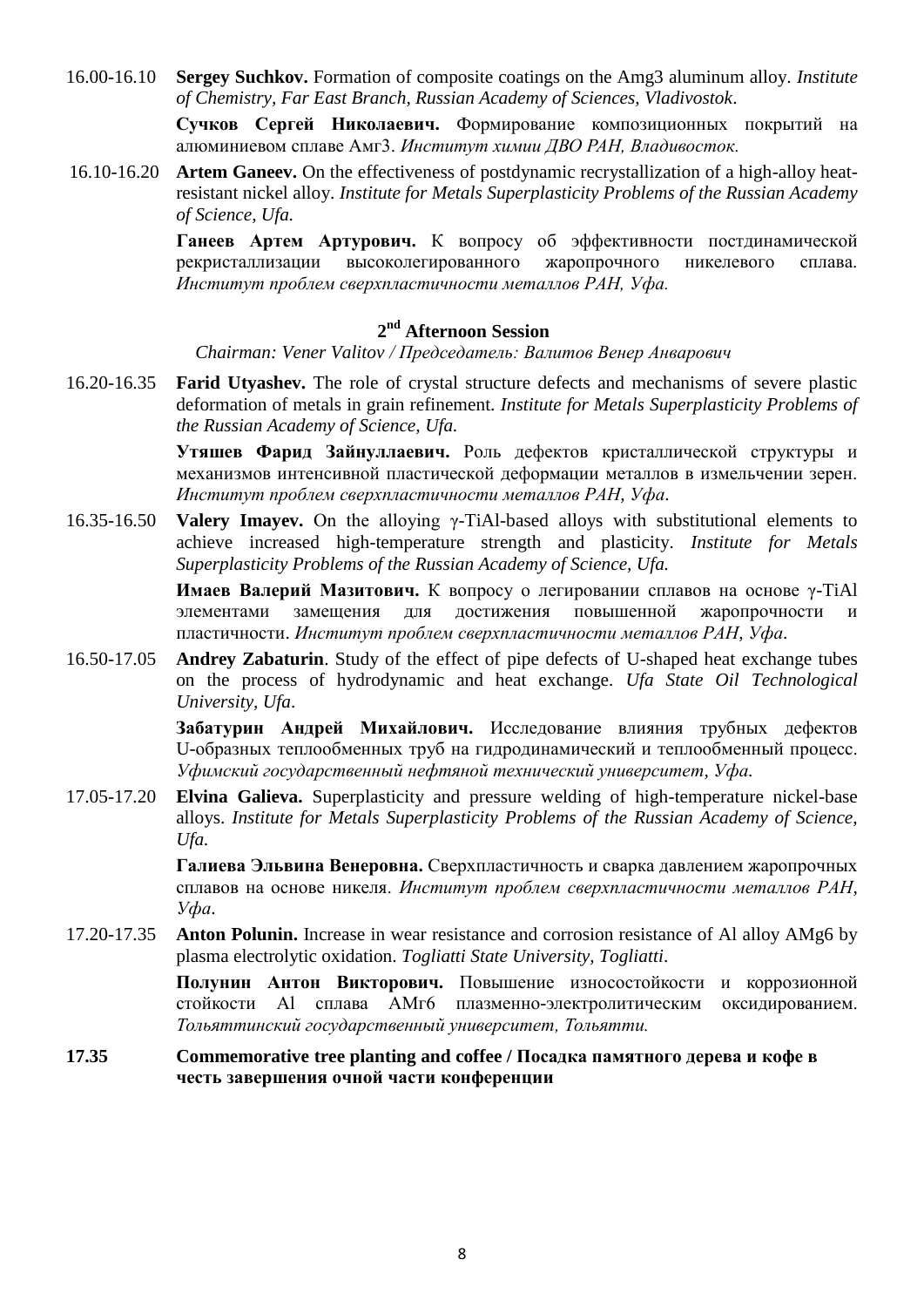# **Online Sessions**

# **7 October, Thursday**

#### **Morning Session (10.00-13.00)**

*Working Language: English Each report 15 min. including questions and answers*

*Chairman: Ayrat Nazarov / Председатель: Назаров Айрат Ахметович*

- 1. **Mukesh Kumar.** Effect of copper concentrations on microstructure, residual stress and corrosion behaviour of Ni<sub>100-x</sub>-Cu<sub>x</sub> alloy films processed by magnetron co-sputtering. *Shree Guru Gobind Singh Tricentenary University, Gurugram, Delhi-NCR, India.*
- 2. **Pham Van Trinh.** Preparation and properties of graphene reinforced copper matrix composite consolidated by hot press technique. *Institute of Materials Science, Vietnam Academy of Science and Technology, Vietnam.*
- 3. **Alkdour Sara.** Tracking the failure behaviour of welded austenitic stainless steel 316 under gradual cyclic tensile deformation conditions. *Jordan Atomic Energy Commission, Iordania.*
- 4. **Ji Weiming.** Effects of crack length on the mechanical properties of Cantor alloys: a molecular dynamics study. *Nanyang Technological University, Singapore.*
- 5. **S. Jayesh.** Design of experiments using factorial design for developing novel lead-free solder alloy with Sn, Cu and Bi. *Cochin University of Science and Technology, India.*
- 6. **Adimule Vinayak Mahadev.** Optical, morphological and dielectric properties of novel Zr<sub>0.5</sub>Sr<sub>0.4</sub>Gd<sub>2</sub>O<sub>3</sub> nanostructure for capacitor applications. *Angadi Institute of Technology and Management, Belagavi, Karnataka, India.*
- 7. **Puspitasari Poppy.** Investigation on physical and magnetic properties of cobalt ferrite (CoFe<sub>2</sub>O<sub>4</sub>) using sonochemical methods. *Universitas Negeri Malang, Indonesia.*
- 8. **Sadjad Baradari.** Effect of aging treatment on the shape memory properties of the quaternary Ni44.8Ti45.2Hf5Cu5 shape memory alloy. *University of Tehran, Tehran, Iran.*
- 9. **Maria Vinogradova.** Corrosion behaviour of Ti-Nb-Cu and Ti-Nb-Ag powder metallurgical alloys and their potential application as biomaterials. *Universitat Politècnica de València, UPV, Spain.*
- 10. **Geng Yanfei.** The research of microstructure and properties of Al-5Mg alloy fabricated by wire arc additive manufacturing. *Samara National Research University, Samara.*
- 11. **Wang Yanhu**. The research of Cu-6.5% Al alloy depositied by wire arc additive manufacturing. *Samara National Research University, Samara.*
- 12. **Sergey Dmitriev.** Discrete breathers and macroscopic properties of metals. Institute for Metals Superplasticity Problems RAS, Ufa.

**Дмитриев Сергей Владимирович.** Дискретные бризеры и макроскопические свойства металлов. *Институт проблем сверхпластичности металлов РАН, Уфа*.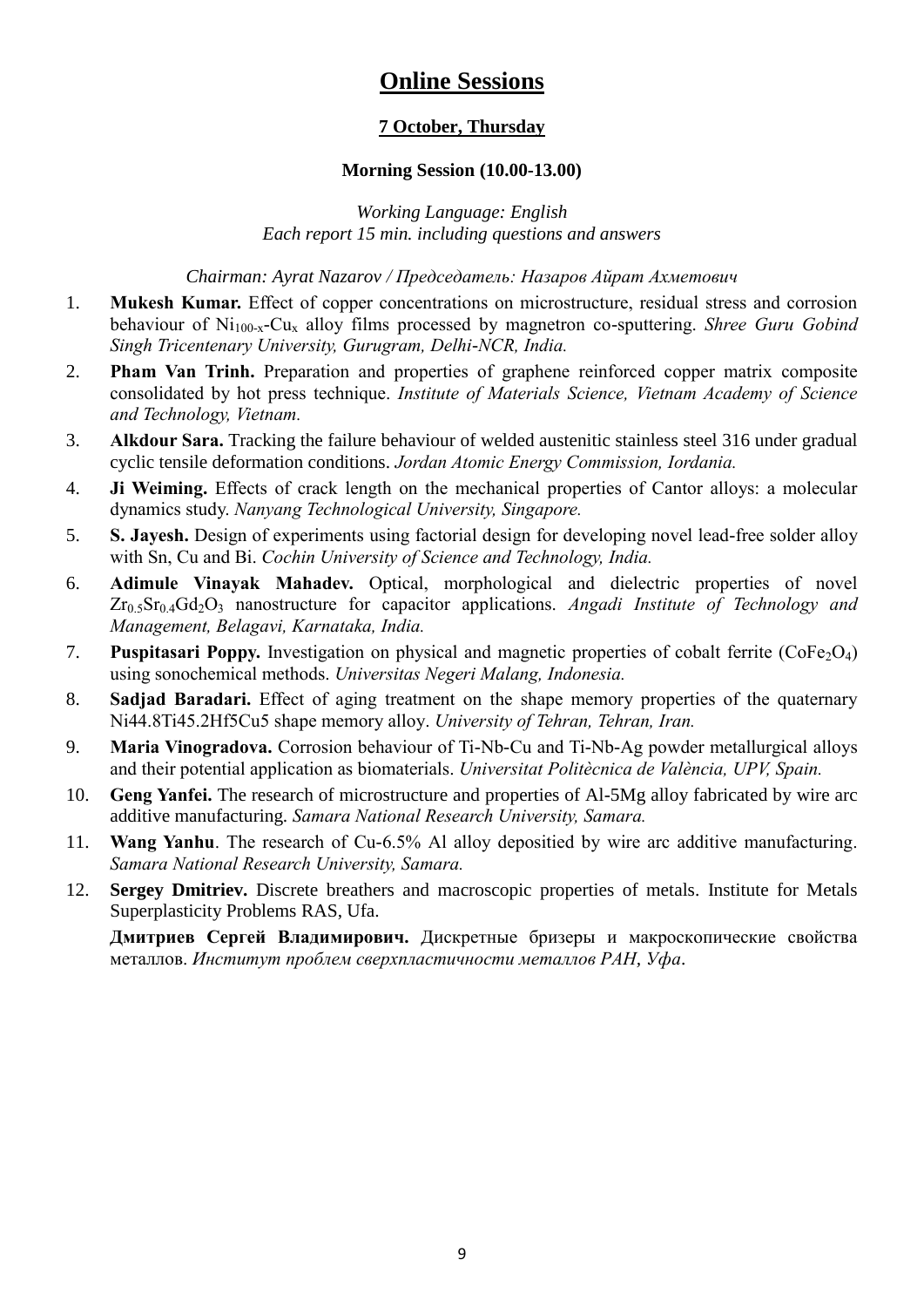#### **Afternoon Session (14.00 – 17.00)**

*Working Language: Russian Each report 15 min. including questions and answers*

*Chairmen: Gennady Poletaev, Galiya Korznikova / Председатели: Полетаев Геннадий Михайлович, Корзникова Галия Фердинандовна*

1. **Oleg Naimark.** Strength criteria and duality of the kinetics of transition from dispersed to macroscopic fracture. *Institute of Continuum Mechanics, Ural Branch of the Russian Academy of Sciences, Perm.*

**Наймарк Олег Борисович.** Критерии прочности и дуальность кинетики перехода от дисперсного к макроскопическому разрушению. *Институт механики сплошных сред УрО РАН, Пермь.*

2. **Galiya Korznikova.** Superplastic behavior of ultrafine-grained aluminum alloy 1420. *Institute for Metals Superplasticity Problems RAS, Ufa*.

**Корзникова Галия Фердинандовна.** Сверхпластическое поведение алюминиевого сплава 1420 с ультрамелкозернистой структурой. *Институт проблем сверхпластичности металлов РАН, Уфа.*

3. **Irina Brodova.** The role of graphene in the strengthening of aluminum-matrix composites. *M.N. Mikheev Institute of Physics of Metals named, Ural Branch of the Russian Academy of Sciences, Yekaterinburg.*

**Бродова Ирина Григорьевна.** Роль графена в упрочнении алюмоматричных композитов. *Институт физики металлов им. М.Н. Михеева УрО РАН, Екатеринбург*.

4. **Alexey Volkov.** Shape change of Cu-Au alloys in the process of atomic ordering according to the L10 type. *M.N. Mikheev Institute of Physics of Metals named, Ural Branch of the Russian Academy of Sciences, Yekaterinburg.*

**Волков Алексей Юрьевич**. Формоизменение сплавов Cu-Au в процессе атомного упорядочения по типу L10. *Институт физики металлов им. М.Н. Михеева УрО РАН, Екатеринбург*.

5. **Elena Astafurova.** Temperature dependence of the deformation and fracture mechanisms of multicomponent nitrogenous alloys FeMnNiCrCo1-xNx ( $x = 0.05$ ; 0.08; 0.09). Institute of Strength Physics and Materials Science SB RAS, Tomsk.

**Астафурова Елена Геннадьевна.** Температурная зависимость механизмов деформации и разрушения многокомпонентных азотистых сплавов FeMnNiCrCo1-хNх (х=0,05; 0,08; 0,09). *Институт физики прочности и материаловедения СО РАН, Томск.*

6. **Gennadiy Poletaev.** Influence of C, N, O impurity atoms and free volume on the migration rate of tilt boundaries in nickel: molecular dynamics simulation. *I.I. Polzunov Altai State Technical University, Barnaul.*

**Полетаев Геннадий Михайлович.** Влияние примесных атомов C, N, O и свободного объема на скорость миграции границ наклона в никеле: молекулярно-динамическое моделирование. *Алтайский государственный технический университет им. И.И. Ползунова, Барнаул.*

7. **Petr Trusov.** Multilevel physically oriented models for describing plastic and superplastic deformation of alloys. *Perm National Research Polytechnic University, Perm*.

**Трусов Петр Валентинович.** Многоуровневые физически-ориентированные модели для описания пластического и сверхпластического деформирования сплавов. *Пермский национальный исследовательский политехнический университет, Пермь.*

8. **Gennadiy Klevtsov.** Strength and Fracture Mechanism of Medical Magnesium Alloy after ECAP. *Togliatti State University, Togliatti*.

**Клевцов Геннадий Всеволодович.** Прочность и механизм разрушения магниевого сплава медицинского назначения после РКУП. *Тольяттинский государственный университет, Тольятти.*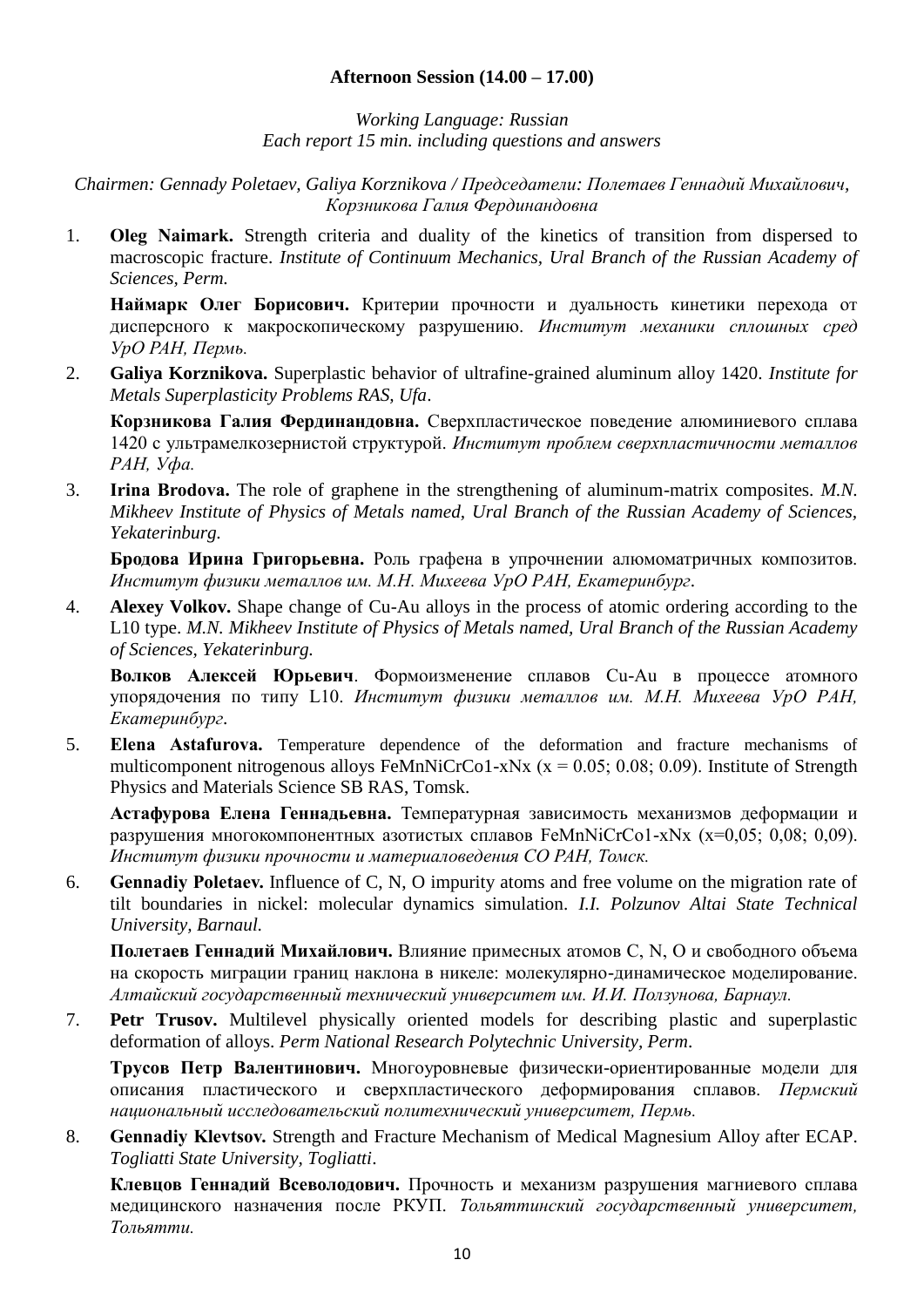9. **Rafael Sukhorukov.** Deformation in the superplasticity mode, providing an ultrafine-grained structure in nickel superalloys. *A.A. Blagonravov Institute of Mechanical Engineering RAS, Moscow*.

**Сухоруков Рафаэль Юрьевич.** Деформация в режиме сверхпластичности, обеспечивающая ультрамелкозернистую структуру в никелевых суперсплавах. *Институт машиноведения им. А.А. Благонравова РАН, Москва*.

10. **Nikolay Semenov.** Application of machine learning technology to optimize the structure of twodimensional metamaterials based on the spectrum of natural frequencies. *M.V. Lomonosov Moscow State University, Moscow.*

**Семенов Николай Сергеевич.** Применение технологии машинного обучения для оптимизации структуры двумерных метаматериалов на основе спектра собственных частот. *Московский государственный университет имени М.В. Ломоносова, Москва.*

11. **Elena Korznikova.** Molecular dynamic analysis of the influence of nonequilibrium impurity atoms on the lattice parameter of aluminum. Institute for Metals Superplasticity Problems RAS, Ufa.

**Корзникова Елена Александровна**. Молекулярно-динамический анализ влияния неравновесных примесных атомов на параметр решетки алюминия. *Институт проблем сверхпластичности металлов РАН, Уфа*.

#### **Evening Session (17.30 – 19.00)**

*Working Language: Russian*

Short presentations of online posters. Each report lasts 5 min. The list of presentations will be prepared for the final program in the order of submission of posters for online publication by the authors.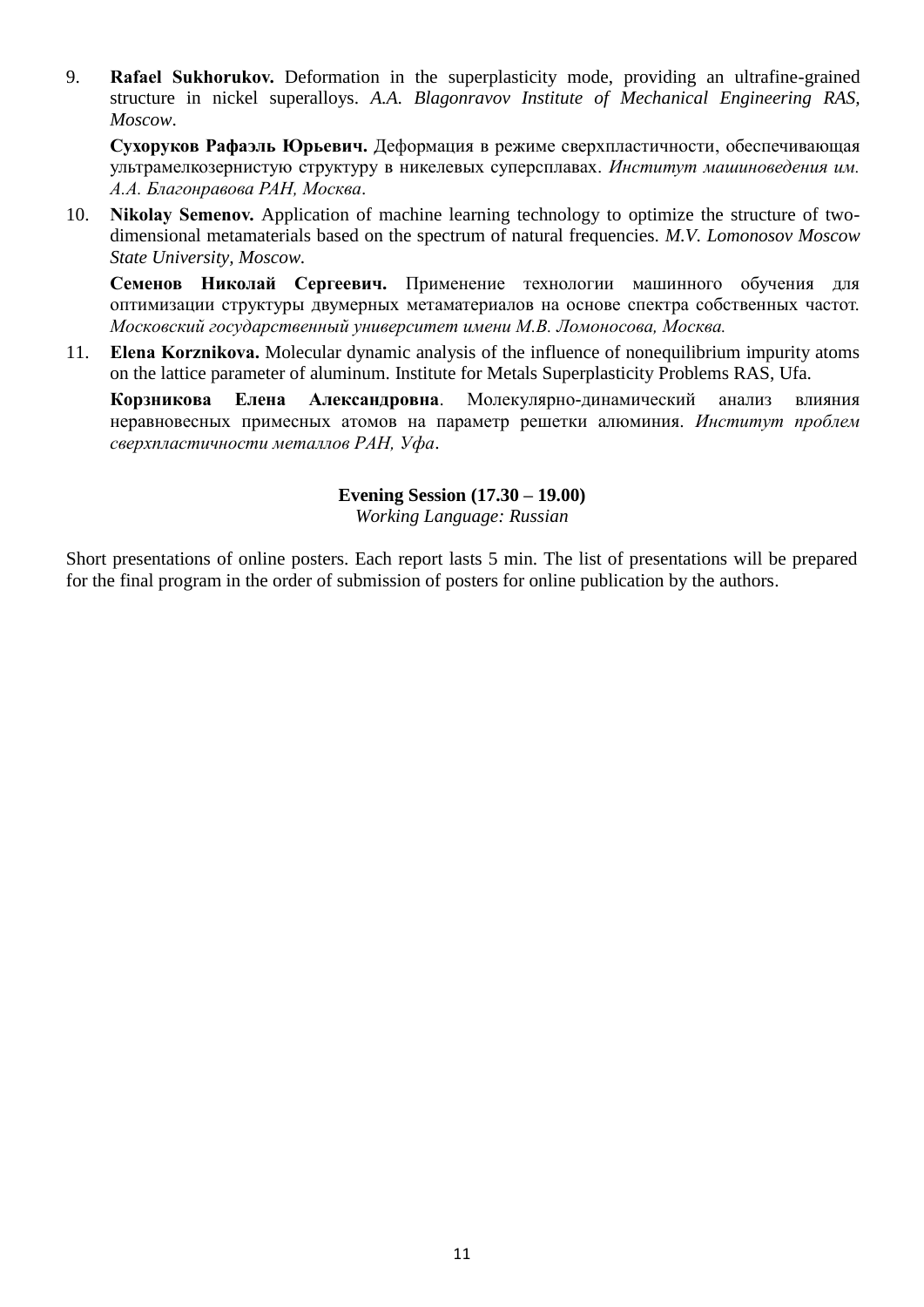#### **8 October, Friday**

#### **Morning Session (10.00 - 13.00)**

*Working Language: Russian Each report 15 min. including questions and answers*

*Chairmen: Dmitry Lychagin, Pavel Zakharov / Председатели: Лычагин Дмитрий Васильевич, Захаров Павел Васильевич*

1. **Dmitry Lychagin.** Analysis of deformation and grain boundaries of aluminum bronze obtained by 3D electron beam cladding. *National Research Tomsk State University, Tomsk*.

**Лычагин Дмитрий Васильевич.** Анализ деформации и границ зерен алюминиевой бронзы, полученной 3D электроннолучевой наплавкой. *Национальный исследовательский Томский государственный университет, Томск.*

2. **Vladimir Pudov.** Influence of laser treatment on the crystal structure and magnetic losses of magnetic cores made of Fe – 3% Si alloy*. M.N. Mikheev Institute of Physics of Metals named, Ural Branch of the Russian Academy of Sciences, Yekaterinburg.*

**Пудов Владимир Иванович.** Влияние лазерной обработки на кристаллическую структуру и магнитные потери магнитопроводов из сплава Fе–3%Si. *Институт физики металлов им. М.Н. Михеева УрО РАН, Екатеринбург*.

3. **Nikita Kondratiev.** Physical modeling of inelastic deformation taking into account dynamic recrystallization. *Perm National Research Polytechnic University, Perm*.

**Кондратьев Никита Сергеевич.** Физическое моделирование неупругого деформирования с учетом динамической рекристаллизации. *Пермский национальный исследовательский политехнический университет, Пермь.*

4. **Alexander Ovsyannikov.** Study of the structure, mechanical properties and fracture of 20Kh3 and 20Kh3M steels after quenching and tempering. *Ural Federal University, Ekaterinburg.*

**Овсянников Александр Борисович.** Изучение структуры, механических свойств, особенностей разрушения сталей 20Х3 и 20Х3М после закалки и отпуска. *Уральский федеральный университет, Екатеринбург.*

5. **Anzhela Shurshina.** Approaches to obtaining materials based on some polysaccharides with regulated properties. *Bashkir |State University, Ufa.*

**Шуршина Анжела Саматовна.** Подходы к получению материалов на основе полисахаридов с регулируемыми свойствами. *Башкирский государственный университет, Уфа.*

6. **Evgeniy Belenkov.** Modeling of the structure and electronic properties of new structural varieties of carafe layers. *Chelyabinsk State University, Chelyabinsk*.

**Беленков Евгений Анатольевич.** Моделирование структуры и электронных свойств новых структурных разновидностей графиновых слоев. *Челябинский государственный университет, Челябинск.*

7. **Maxim Belenkov.** Ab initio modeling of polymorphic graphene varieties functionalized with fluorine and hydrogen. *Chelyabinsk State University, Chelyabinsk*.

**Беленков Максим Евгеньевич.** Ab initio моделирование полиморфных разновидностей графена, функционализированных фтором и водородом. *Челябинский государственный университет, Челябинск.*

8. **Pavel Zakharov.** Excitation of waves under high-amplitude harmonic action in an intermetallic compound of A3B composition*. Peter the Great St. Petersburg Polytechnic University, St. Petersburg.*

**Захаров Павел Васильевич.** Возбуждение волн при высокоамплитудном гармоническом воздействии в интерметаллиде состава А3В. *Санкт-Петербургский политехнический университет Петра Великого, Санкт-Петербург.*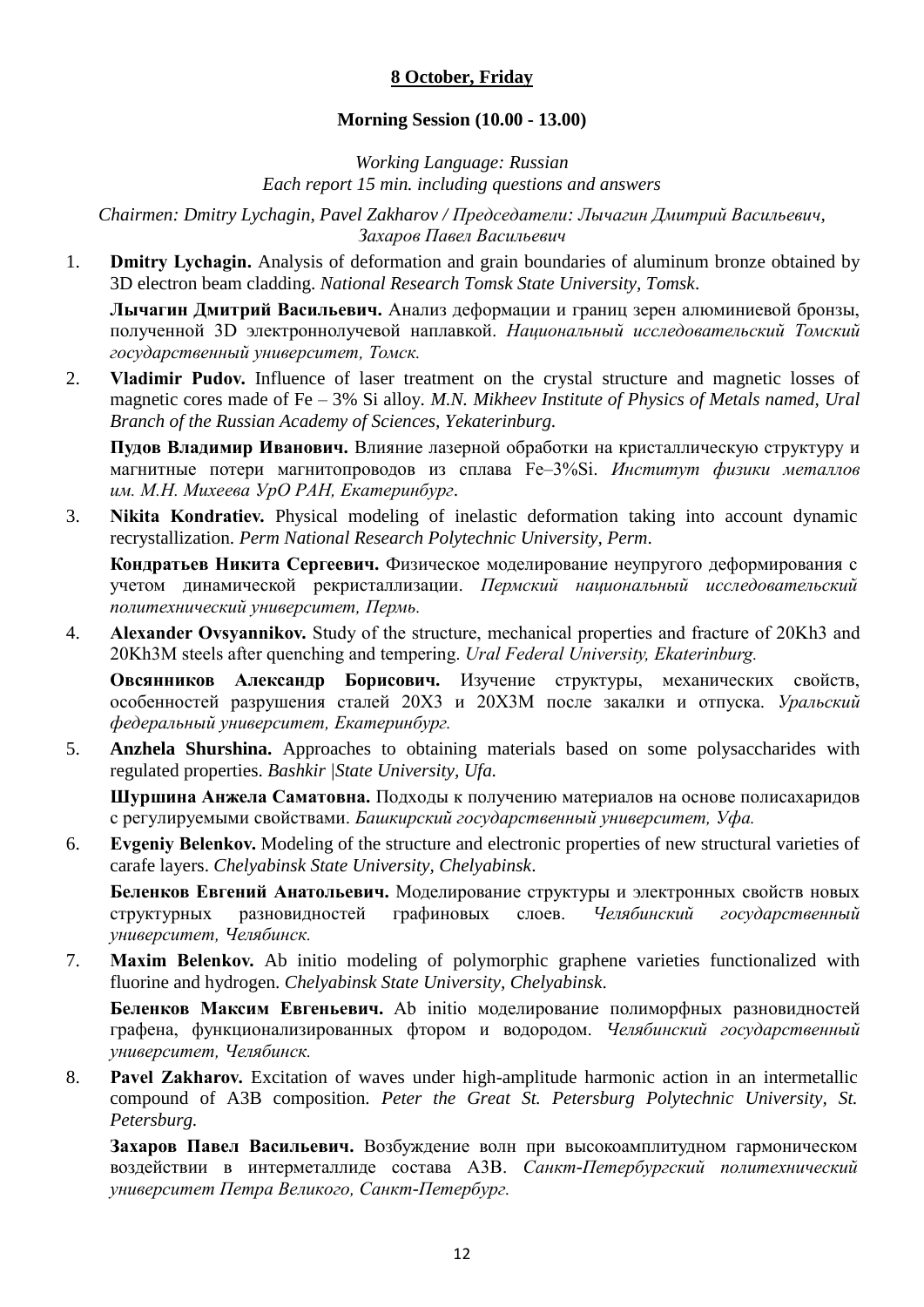9. **Maria Narykova.** Stability of submicrocrystalline titanium VT1-0 tested in the creep mode. *A.F.* Ioffe *Physico-Technical Institute of the Russian Academy of Science, St. Petersburg*.

**Нарыкова Мария Владимировна.** Стабильность субмикрокристаллического титана ВТ1-0 при испытании в режиме ползучести. *Физико-технический институт им. А.Ф. Иоффе РАН, С-Петербург.*

10. **Alexander Dmitriev.** New hybrid graphene nanocomposites as functional surfaces in power engineering and electronics. *National Research University "MPEI", Moscow*.

**Дмитриев Александр Сергеевич.** Новые гибридные графеновые нанокомпозиты как функциональные поверхности в энергетике и электронике. *Национальный исследовательский университет «МЭИ», Москва.*

11. **Svetlana Konovalenko.** Regression analysis and neural network approaches for modeling the properties of materials for gas sensors based on organic semiconductors. *Rostov State University of Economics, Rostov-on-Don*.

**Коноваленко Светлана Петровна.** Регрессионный анализ и нейросетевой подходы для моделирования свойств материалов сенсоров газов на основе органических полупроводников. *Ростовский государственный экономический университет, Ростов-на-Дону.*

12. **Alla Lebedinskaya.** Study of compositional nonstoichiometric effects in ferroelectric ceramics based on lead magnoniobate. *Southern Federal University, Rostov-on-Don*.

**Лебединская Алла Робертовна.** Изучение композиционных нестехиометрических эффектов в сегнетоэлектрической керамике на основе магнониобата свинца. *Южный федеральный университет, Ростов на Дону.*

#### **Afternoon Session (14.00 – 16.30)**

*Working Language: Russian Each report 15 min. including questions and answers*

*Chairmen: Ayrat Nazarov, Konstantin Zingerman / Председатели: Назаров Айрат Ахметович, Зингерман Константин Моисеевич*

- 1. **Inga Permyakova.** *Amorphous-crystalline composites. I.P. Bardin Institute TsNIIchermet, Moscow.* **Пермякова Инга Евгеньевна.** Аморфно-кристаллические композиты. *ФГУП «ЦНИИчермет им. И.П. Бардина», Москва.*
- 2. **Konstantin Zingerman.** On one exact solution to the problem of the theory of multiple superposition of large deformations. Torsion and tension of a composite bar made of hypoelastic material. *Tver State University, Tver*.

**Зингерман Константин Моисеевич**. Об одном точном решении задачи теории многократного наложения больших деформаций. Кручение и растяжение составного стержня из гипоупругого материала. *Тверской государственный университет, Тверь.*

3. **Sergey Neulybin.** Prospects for the use of plasma metallization technology for rapid prototyping of products. *Perm National Research Polytechnic University, Perm.*

**Неулыбин Сергей Дмитриевич.** Перспективы применения технологии плазменной металлизации для быстрого прототипирования изделий. *Пермский национальный исследовательский политехнический университет, Пермь.*

4. **Andrey Malakhov.** Processing of a layered metal-intermetallic composite material VT1-0 + NiAl by explosion welding. *Institute of Structural Macrokinetics and Materials Science, RAS, Chernogolovka.*

**Малахов Андрей Юрьевич.** Получение сваркой взрывом слоистого металлоинтерметаллидного композиционного материала ВТ1-0 + NiAl. *Институт структурной макрокинетики и проблем материаловедения РАН, Черноголовка*.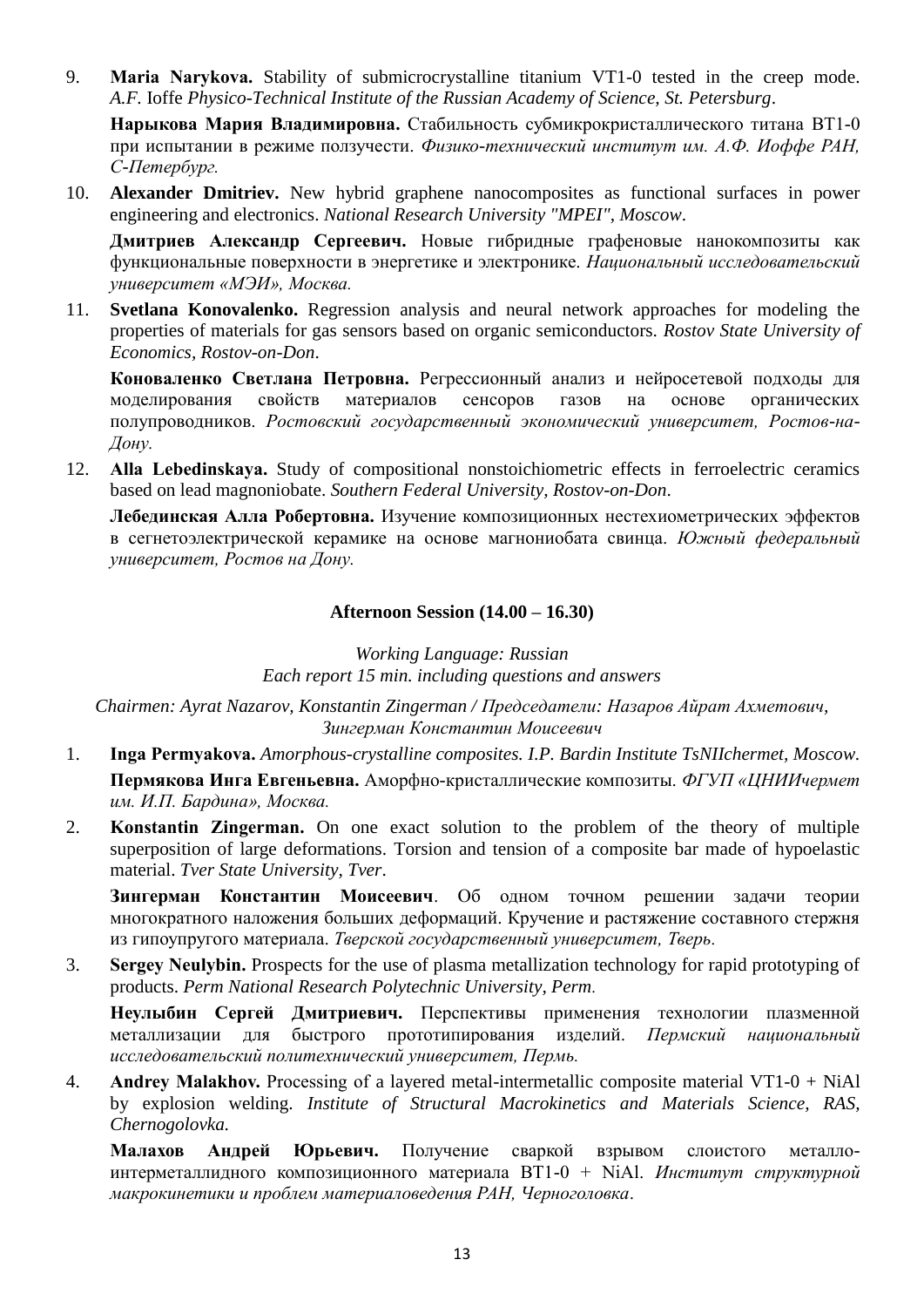5. **Andrey Mochugovsky.** Superplasticity of the Al-Mg-Si-based alloy dopped with Y, Sc and Zr. *National Research Technological University "MISiS", Moscow*.

**Мочуговский Андрей Геннадьевич.** Сверхпластичность сплава на совное Al-Mg-Si с добавками Y, Sc и Zr. *Национальный исследовательский технологический университет «МИСиС», Москва*.

6. **Sergey Sozinov.** Asphaltene films obtained from coal tar pitch. *Federal Research Center for Coal and Coal Chemistry, Kemerovo.*

**Созинов Сергей Анатольевич.** Плёнки асфальтенов, полученные из каменноугольного пека. *Федеральный исследовательский центр угля и углехимии, Кемерово.*

7. **Mark Belokobyl'sky.** Functional materials with organic and inorganic matrices. *Southern Federal University, Rostov-on-Don.*

**Белокобыльский Марк Вячеславович.** Функциональные материалы с органическими и неорганическими матрицами. *Южный федеральный университет, Ростов на Дону.*

8. **Anna Chetverikova.** Wavelet interpretation of the mesostructure of kaolinite masses of different moisture content. *Orenburg State University, Orenburg*.

**Четверикова Анна Геннадьевна.** Вейвлет-интерпретация мезоструктуры каолинитовых масс различной влажности. *Оренбургский государственный университет, Оренбург.*

9. **Roman Khudobin.** Modeling the local mobility of polyetherimides based on 6FQDTBDA diamines. *Federal Research Center of Chemical Physics, Russian Academy of Sciences, Moscow*.

**Худобин Роман Викторович.** Моделирование локальной подвижности полиэфиримидов на основе диаминов 6FQDTBDA. *Федеральный исследовательский центр химической физики РАН, Москва.*

10. **Leysan Galiakhmetova.** Coefficient of transverse thermal expansion of a beam of carbon nanotubes. *Institute for Metals Superplasticity Problems, Russian Academy of Sciences, Ufa.*

**Галиахметова Лейсан Халиловна.** Коэффициент поперечного теплового расширения пучка углеродных нанотрубок. *Институт проблем сверхпластичности металлов РАН, Уфа*.

11. **Daniil Radchenko.** Theoretical studies of a metal composite based on a monolayer of pyrolyzed polyacrylonitrile containing paired compounds of metal atoms Fe, Co, Ni and an amorphizing additive boron. *Volgograd State University, Volgograd*.

**Радченко Даниил Павлович.** Теоретические исследования металлокомпозита на основе монослоя пиролизованного полиакрилнитрила, содержащего парные соединения атомов металлов Fe, Co, Ni и аморфизирующую присадку бор. *Волгоградский государственный университет, Волгоград.*

#### **Closing Session (16.30)**

*Chairman: Radik Mulyukov / Председатель: Мулюков Радик Рафикович*

In this session, we will make a general summary of the conference, declare the winners of the competition for the best oral and best poster of young researchers. Your comments and suggestions for the future conferences will be welcome.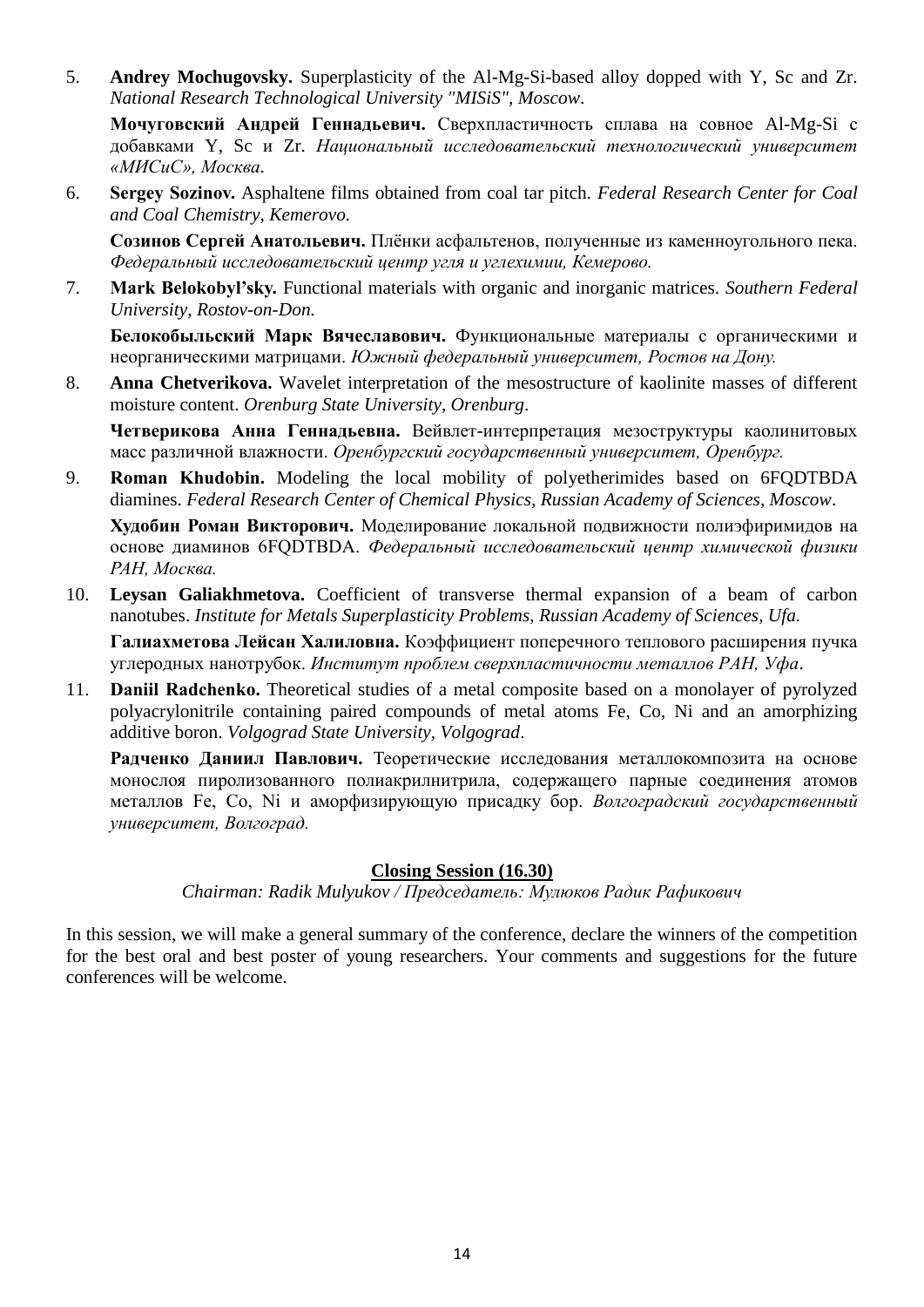# **СТЕНДОВЫЕ ДОКЛАДЫ / POSTERS**

# **Очные доклады / Live Posters**

- *1.* **Автократова Елена Викторовна.** ФОРМИРОВАНИЕ УЛЬТРАМЕЛКОЗЕРНИСТОЙ СТРУКТУРЫ В СПЛАВЕ 1570С В ПРОЦЕССЕ ВСЕСТОРОННЕЙ ИЗОТЕРМИЧЕСКОЙ КОВКИ. *Институт проблем сверхпластичности металлов РАН, Уфа.*
- 2. **Апкадирова Нэркэс Галимьяновна**. РАЗВОДОРАЖИВАНИЕ ЧЕШУЙКИ СКОМКАННОГО ГРАФЕНА: АТОМИСТИЧЕСКОЕ МОДЕЛИРОВАНИЕ. *Башкирский государственный университет, Уфа.*
- 3. **Асфандияров Рашид Наилевич.** Исследование напряженно-деформированного состояния заготовки при изготовлении фасонного профиля контактного провода. *Институт физики молекул и кристаллов УФИЦ РАН, Уфа.*
- *4.* **Ахунова Ангелина Халитовна**. КОМПЬЮТЕРНОЕ МОДЕЛИРОВАНИЕ ПОЛУЧЕНИЯ МЕТАЛЛОМАТРИЧНОГО КОМПОЗИТА ПРИ ОБРАБОТКИ ТРЕНИЕМ С ПЕРЕМЕШИВАНИЕМ АЛЮМИНИЕВОГО СПЛАВА АМг6. *Институт проблем сверхпластичности металлов РАН, Уфа.*
- *5.* **Ахунова Ангелина Халитовна**. КОМПЬЮТЕРНОЕ МОДЕЛИРОВАНИЕ СВАРКИ ДАВЛЕНИЕМ ЧЕРЕЗ ПРОСЛОЙКУ ОБРАЗЦОВ, ИМИТИРУЮЩИХ ЭЛЕМЕНТЫ ЛОПАТКИ И ДИСКА, ИЗ РАЗНОИМЕННЫХ НИКЕЛЕВЫХ СПЛАВОВ. *Институт проблем сверхпластичности металлов РАН, Уфа.*
- 6. **Басырова Регина Айратовна.** Структура и микротвердость алюмоматричных композиционных материалов, изготовленных методами интенсивной пластической деформации. *Уфимский государственный нефтяной технический университет, Уфа.*
- 7. **Баязитов Айрат Мансурович.** СТОЛКНОВЕНИЯ СВЕРХЗВУКОВЫХ N-КРАУДИОНОВ В ОЦК РЕШЕТКЕ ВОЛЬФРАМА. *Институт физики и молекул кристаллов УФИЦ РАН, Уфа.*
- *8.* **Биккулова Нурия Нагимьяновна.** Зонная структура наноточек теллурида серебра. *Стерлитамакский филиал БашГУ, Стерлитамак.*
- *9.* **Биккулова Нурия Нагимьяновна.** Модельные расчеты фазовой диаграммы Cu-Te. *Стерлитамакский филиал БашГУ, Стерлитамак.*
- *10.* **Валеева Айгуль Хамматовна.** ТЕРМОДИНАМИЧЕСКАЯ ОЦЕНКА ВОЗМОЖНОСТИ ПОЛУЧЕНИЯ КОМПОЗИЦИОННОГО МАТЕРИАЛА НА ОСНОВЕ АЛЮМИНИЯ ОБРАБОТКОЙ ТРЕНИЕМ С ПЕРЕМЕШИВАНИЕМ. *Институт проблем сверхпластичности металлов РАН, Уфа.*
- 11. **Гайфуллин Руслан Юнусович.** Мартенситное превращение в сплаве Гейслера в литом и кованном состоянии. *Башкирский государственный университет, Уфа.*
- *12.* **Делев Владимир Алексеевич.** PHOTOINDUCED SURFACE ALIGNMENT AS AN ADVANCED TECHNOLOGY FOR DESIGN OF LIQUID CRYSTAL DISPLAYS. *Институт физики молекул и кристаллов УФИЦ РАН, Уфа.*
- *13.* **Зайнуллин Ришат Ильдарович.** ВЛИЯНИЕ МИКРОДОБАВОК БОРА НА МЕХАНИЧЕСКИЕ СВОЙСТВА ВЫСОКОЛЕГИРОВАННОГО НИКЕЛЕВОГО СПЛАВА СДЖС-1. *Институт проблем сверхпластичности металлов РАН, Уфа.*
- *14.* **Закирова Гульназ Рафаелевна.** Создание биметаллического соединения из сплава АК4-1 и АК12 методом сварки трением с перемешиванием. *Уфимский государственный нефтяной технический университет, Уфа.*
- *15.* **Ильясов Рафис Раисович.** OБ ЭФФЕКТЕ СОЧЕТАНИЯ КРИОГЕННОЙ ПРОКАТКИ И ЭЛЕКТРОИМПУЛЬСНОЙ ОБРАБОТКИ ДЛЯ ПОЛУЧЕНИЯ УЛЬТРАМЕЛКОЗЕРНИСТОЙ МЕДИ. *Институт проблем сверхпластичности металлов РАН, Уфа.*
- *16.* **Ильясов Рафис Раисович.** ВЛИЯНИЕ ЭНЕРГИИ ЭЛЕКТРОИМПУЛЬСНОЙ ОБРАБОТКИ НА СТРУКТУРУ И ТВЕДОСТЬ АЛЮМИНИЯ ДЕФОРМИРОВАННОГО ПРИ ТЕМПЕРАТУРЕ -196°С. *Институт проблем сверхпластичности металлов РАН, Уфа.*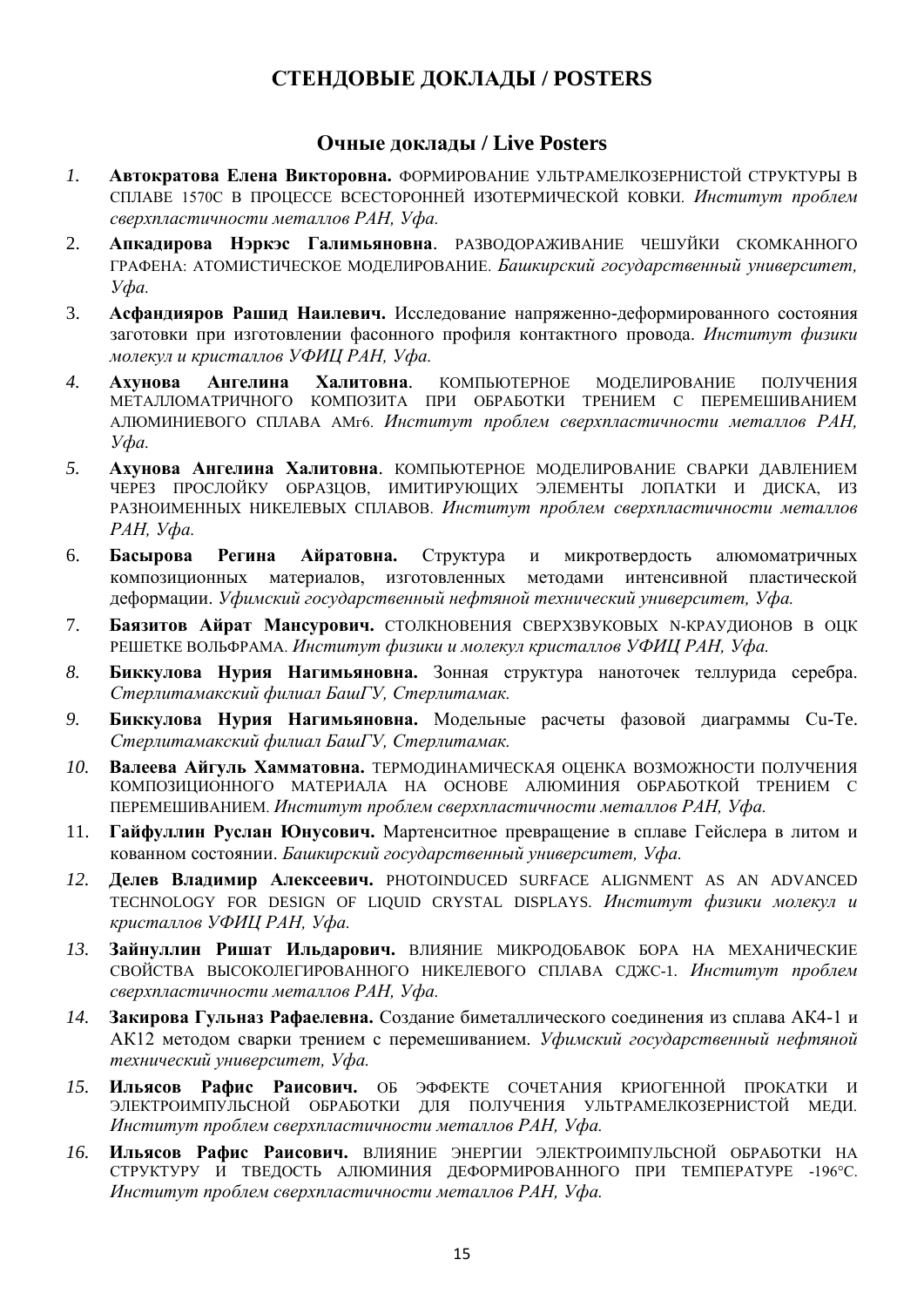- *17.* **Исханова Яна Булатовна.** АНАЛИЗ КОНСТАНТ УСТОЙЧИВОСТИ ГРАФИНА. *Башкирский государственный университет, Уфа.*
- *18.* **Каюмова Элина Маратовна.** Коррозионное поведение сплава системы TiNi в различных структурных состояниях. *Уфимский государственный нефтяной технический университет, Уфа.*
- *19.* **Классман Екатерина Юрьевна** ВЛИЯНИЕ РАДИАЛЬНО-СДВИГОВОЙ ДЕФОРМАЦИИ НА СТРУКТУРУ И СВОЙСТВА НИКЕЛЕВОГО СПЛАВА ЭК61. *Институт проблем сверхпластичности металлов РАН, Уфа.*
- *20.* **Классман Екатерина Юрьевна.** УПРОЧНЯЮЩАЯ ТЕРМИЧЕСКАЯ ОБРАБОТКА ЛИСТОВЫХ ПОЛУФАБРИКАТОВ ИЗ ТИТАНОВОГО СПЛАВА ВТ22. *Институт проблем сверхпластичности металлов РАН, Уфа.*
- 12. **Корзникова Галия Фердинандовна.** In situ металломатричные композиты, полученные методом интенсивной пластической деформации: обзор современного состояния. *Институт проблем сверхпластичности металлов РАН, Уфа*.
- *21.* **Корзникова Елена Александровна.** МОДУЛЯЦИОННАЯ НЕУСТОЙЧИВОСТЬ ДЕЛОКАЛИЗОВАННЫХ МОД В ГЦК КРИСТАЛЛЕ МЕДИ. *Институт проблем сверхпластичности металлов РАН, Уфа.*
- *22.* **Корзникова Елена Александровна.** СРАВНИТЕЛЬНЫЙ АНАЛИЗ ДИНАМИКИ ДЕФЕКТОВ КРАУДИОННОГО ТИПА В ОЦК И ГЦК МЕТАЛЛАХ. *Институт проблем сверхпластичности металлов РАН, Уфа.*
- *23.* **Косарев И.В.** АНАЛИЗ УСТОЙЧИВОСТИ ДВУМЕРНЫХ СТРУКТУР НА ПРИМЕРЕ СТАНЕНА. *Башкирский государственный университет, Уфа.*
- *24.* **Круглов Алексей Анатольевич.** ИЗГОТОВЛЕНИЕ ГОФРИРОВАННЫХ КОНСТРУКЦИЙ ИЗ ТИТАНОВОГО СПЛАВА ВТ6 В СВЕРХПЛАСТИЧНОСТИ. *Институт проблем сверхпластичности металлов РАН, Уфа.*
- *25.* **Малышева Светлана Петровна.** ТЕХНОЛОГИЧЕСКИЕ СВОЙСТВА ЛИСТОВЫХ ТИТАНОВЫХ СПЛАВОВ ВТ6 И VST2K. *Институт проблем сверхпластичности металлов РАН, Уфа.*
- *26.* **Мустакимов Роберт Альбертович.** Изучение процессов диффузии лекарственного вещества из пленочного материала на основе полимерного комплекса. *Башкирский государственный университет, Уфа.*
- *27.* **Мухаметгалина Айгуль Ахтамовна.** МИКРОСТРУКТУРА ТИТАНОВОГО ОБРАЗЦА, ПОЛУЧЕННОГО УЛЬТРАЗВУКОВОЙ КОНСОЛИДАЦИЕЙ. *Институт проблем сверхпластичности металлов РАН, Уфа.*
- *28.* **Мухаметрахимов Миннауль Хидиятович.** МЕХАНИЧЕСКОЕ ПОВЕДЕНИЕ СВАРНЫХ СОЕДИНЕНИЙ ТИТАНОВОГО СПЛАВА ВТ6 ЧЕРЕЗ ПРОСЛОЙКУ ВТ22 ПРИ УДАРНОМ НАГРУЖЕНИИ. *Институт проблем сверхпластичности металлов РАН, Уфа.*
- *29.* **Нагичева Галина Сергеевна.** Исследование влияния динамического нагружения на структуру и физико-механические свойства углеродистой стали У8. *Нижегородский государственный университет имени Н.И. Лобачевского, Нижний Новгород.*
- *30.* **Назарова Татьяна Ивановна.** МОДИФИЦИРОВАНИЕ СПЛАВА Ti-45Al-5Nb-1Mo-0,2B (АТ. %) ДИСПРОЗИЕМ. *Институт проблем сверхпластичности металлов РАН, Уфа.*
- *31.* **Нигаматдьянов Марат Газимьянович.** Наноструктурированные материалы для анодов литий-ионных материалов. *Университет ИТМО, Санкт-Петербург.*
- *32.* **Полякова Полина Викторовна.** ФОРМИРОВАНИЕ КОМПОЗИТНОЙ СТРУКТУРЫ Al-Ti ПОД ДЕЙСТВИЕМ ИНТЕНСИВНОЙ ПЛАСТИЧЕСКОЙ ДЕФОРМАЦИИ: АТОМИСТИЧЕСКОЕ МОДЕЛИРОВАНИЕ**.** *Институт проблем сверхпластичности металлов РАН, Уфа.*
- *33.* **Руденко Олег Александрович.** ПОЛУЧЕНИЕ ПОЛЫХ СВАРНЫХ ИЗДЕЛИЙ ИЗ ПРОМЫШЛЕННОГО ЛИСТА СПЛАВА ВТ6 В РЕЖИМЕ НИЗКОТЕМПЕРАТУРНОЙ СВЕРХПЛАСТИЧНОСТИ. Институт *проблем сверхпластичности металлов РАН, Уфа.*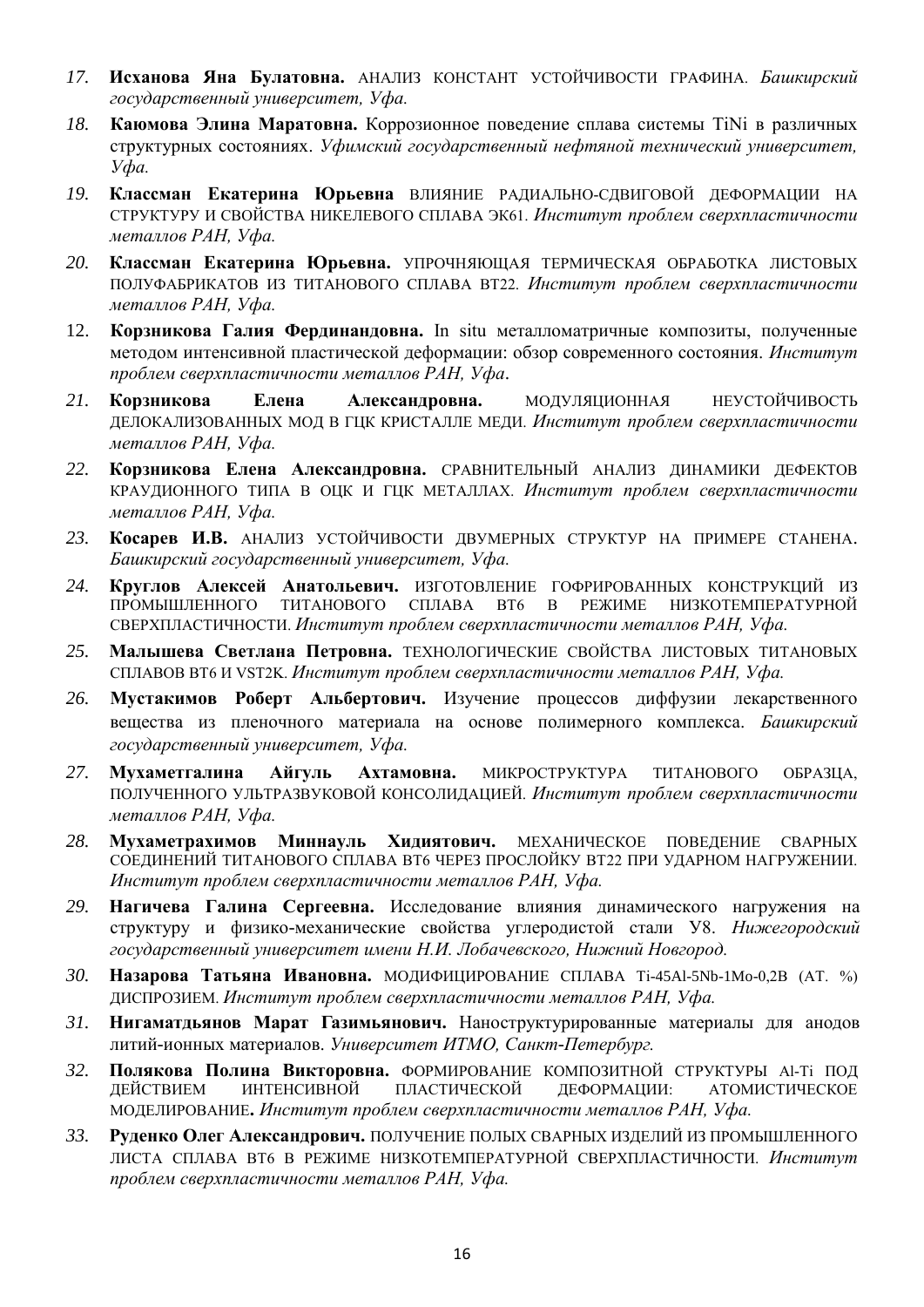- 34. **Саркеева Айгуль Анваровна.** ХАРАКТЕРИСТИКИ УДАРНОГО РАЗРУШЕНИЯ ДИФФУЗИОННО-СВАРНОГО ТРЕХСЛОЙНОГО МАТЕРИАЛА НА ОСНОВЕ ТИТАНОВОГО СПЛАВА ВТ6. Институт *проблем сверхпластичности металлов РАН, Уфа.*
- *35.* **Сафина Лилия Ришатовна.** ВЛИЯНИЕ РАЗМЕРА НАНОЧАСТИЦ НИКЕЛЯ НА МЕХАНИЧЕСКИЕ СВОЙСТВА КОМПОЗИТА ГРАФЕН-НИКЕЛЬ. *Уфимский государственный нефтяной технический университет, Уфа.*
- *36.* **Сафиуллин Ринат Владикович.** СВЕРХПЛАСТИЧЕСКАЯ ФОРМОВКА НИКЕЛЕВОГО СПЛАВА ЭК61 С УЛЬТРАМЕЛКОЗЕРНИСТОЙ СТРУКТУРОЙ. *Институт проблем сверхпластичности металлов РАН, Уфа.*
- *37.* **Ситдиков Олег Шамилевич.** ВЛИЯНИЕ ТЕМПЕРАТУРЫ РАВНОКАНАЛЬНОГО УГЛОВОГО ПРЕССОВАНИЯ НА ФОРМИРОВАНИЕ МЕЛКОЗЕРНИСТОЙ СТРУКТУРЫ В СПЛАВЕ Al-3%Cu. *Институт проблем сверхпластичности металлов РАН, Уфа.*
- *38.* **Столяров Владимир Владимирович.** ТЕПЛОВОЙ ЭФФЕКТ ИМПУЛЬСНОГО ТОКА В СПЛАВАХ РАЗЛИЧНОЙ ДИСПЕРСНОСТИ И ТЕПЛОПРОВОДНОСТИ. *Институт машиноведения им. А.А. Благонравова РАН, Москва.*
- *39.* **Сунагатова Ильсия Рахимовна.** РОТОБРИЗЕРЫ В ЦЕПОЧКЕ РОТАТОРОВ НА УПРУГОЙ ПОДВЕСКЕ. *Институт проблем сверхпластичности металлов РАН, Уфа.*
- *40.* **Тимиряев Расим Радикович.** Влияние наноструктуры в трубной стали 09Г2С на эрозию в морской воде. *Институт проблем сверхпластичности металлов РАН, Уфа.*
- *41.* **Халиков Альберт Рашитович.** ПЛАНАРНЫЕ СВЕРХСТРУКТУРНЫЕ ДЕФЕКТЫ В ТРОЙНЫХ УПОРЯДОЧЕННЫХ СПЛАВАХ СТЕХИОМЕТРИЧЕСКОГО СОСТАВА A2BC. *Уфимский государственный авиационный технический университет, Уфа.*
- *42.* **Халиков Альберт Рашитович.** ПЛАНАРНЫЕ СВЕРХСТРУКТУРНЫЕ ДЕФЕКТЫ В УПОРЯДОЧЕННЫХ СПЛАВАХ СО СВЕРХСТРУКТУРОЙ L10 НА БАЗЕ ГЦК РЕШЕТКИ.
- 43. **Халикова Гульнара Рашитовна.** СТРУКТУРА И МИКРОТВЕРДОСТЬ АЛЮМОМАТРИЧНОГО КОМПОЗИТА AL-MG, ПОЛУЧЕННОГО ИНТЕНСИВНОЙ ПЛАСТИЧСЕКОЙ ДЕФОРМАЦИЕЙ. *Институт проблем сверхпластичности металлов РАН, Уфа.*
- 44. **Хисамов Ринат Хамзович.** ОБЛУЧЕНИЕ ИОНАМИ АРГОНА С ЭНЕРГИЕЙ 5 КЭВ МЕТАЛЛОМАТРИЧНОГО КОМПОЗИТА AL-MG, ПОЛУЧЕННОГО ДЕФОРМАЦИЕЙ СДВИГОМ ПОД ДАВЛЕНИЕМ. *Институт проблем сверхпластичности металлов РАН, Уфа.*
- 45. **Чуракова Анна Александровна.** Исследование функциональных свойств и особенностей микроструктуры сплава TiNi в условиях термоциклирования и последующих отжигов. *Институт физики и молекул кристаллов УФИЦ РАН, Уфа.*
- 46. **Шагиев Марат Рафаильевич.** МИКРОСТРУКТУРА ПРОМЫШЛЕННОГО ЛИСТА СПЛАВА ВТ6С ПОСЛЕ СВЕРХПЛАСТИЧЕСКОЙ ФОРМОВКИ ПРИ 700 С. *Институт проблем сверхпластичности металлов РАН, Уфа.*
- 47. **Шадрина Яна Сергеевна.** Исследование термической стабильности структуры и механических свойств проводов из микролегированных алюминиевых сплавов. Национальный исследовательский *Нижегородский государственный университет им. Н.И. Лобачевского, Нижний Новгород.*
- 48. **Шайхутдинова Лариса Рафилевна.** ВЛИЯНИЕ ПОВЕРХНОСТНОЙ ОБРАБОТКИ НА СТОЙКОСТЬ К ОКИСЛЕНИЮ И МЕХАНИЧЕСКИЕ СВОЙСТВА β-ЗАТВЕРДЕВАЮЩИХ γ-TiAl СПЛАВОВ. *Институт проблем сверхпластичности металлов РАН, Уфа.*
- 49. **Шахов Руслан Владимирович.** ВЛИЯНИЕ ОБРАБОТКИ НА ТВЕРДЫЙ РАСТВОР НА МИКРОСТРУКТУРУ И МЕХАНИЧЕСКИЕ СВОЙСТВА ПОЛИКРИСТАЛЛИЧЕСКОГО Re-СОДЕРЖАЩЕГО НИКЕЛЕВОГО СПЛАВА. *Институт проблем сверхпластичности металлов РАН, Уфа.*
- 50. **Шаяхметова Эльвина Рафитовна.** ИССЛЕДОВАНИЯ СОЕДИНЕНИЙ МЕДИ, ПОЛУЧЕННЫХ УЛЬТРАЗВУКОВОЙ СВАРКОЙ. *Институт проблем сверхпластичности металлов РАН, Уфа.*
- *51.* **Юсупова Нелли Рафисовна.** МИКРОСТРУКТУРА И МИКРОТВЕРДОСТЬ НАНОСТРУКТУРНОГО СПЛАВА 36Н, ПОЛУЧЕННОГО КРУЧЕНИЕМ ПОД ВЫСОКИМ ДАВЛЕНИЕМ. *Уфимский государственный нефтяной технический университет, Уфа.*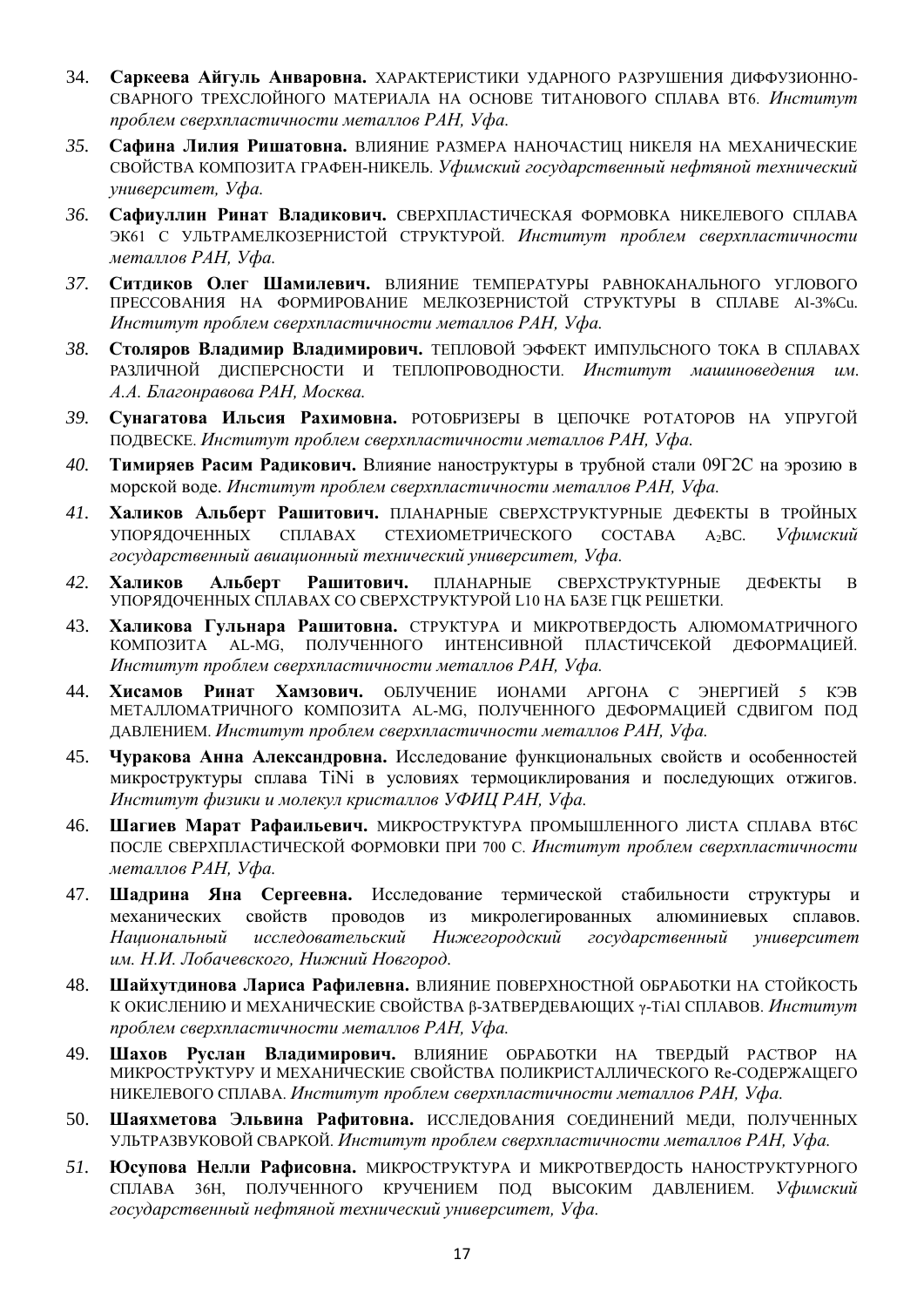## **Онлайн-доклады / Online Posters**

- 52. **Abu Ghazal Ayman Ahed.** Facile method to fabricate semiconductive composite soft material. *Jordan Atomic Energy Commission, Amman, Jordan.*
- 53. **Авдеев Николай Алексеевич**. ВЛИЯНИЕ ОБЛУЧЕНИЯ НА ОПТИЧЕСКИЕ СВОЙСТВА ЦИНКИТА. *Петрозаводский государственный университет, Петрозаводск.*
- *54.* **Батенькова Анастасия Сергеевна.** ВЛИЯНИЕ ДОБАВОК Al И С НА ФАЗОВЫЙ СОСТАВ, МИКРОСТРУКТУРУ И СВОЙСТВА ТВЕРДОГО СПЛАВА НА ОСНОВЕ НАНОКРИСТАЛЛИЧЕСКОГО WC. *Институт химии твердого тела УрО РАН, Екатеринбург.*
- *55.* **Бикбаева Гулия Ильнуровна.** Лазерно-индуцированное осаждение периодических структур из наночастиц серебра для усиления сигнала комбинационного рассеяния света. *Санкт-Петербургский государственный университет, Санкт-Петербург.*
- *56.* **Давыдов Денис Михайлович.** СВС пористых каркасов МАХ-фаз Ti3AlC2 и Ti3SiC2 с использованием различных марок исходных порошков. *Самарский государственный технический университет, Самара.*
- *57.* **Деркач Михаил Анатольевич**. ВЛИЯНИЕ РКУП И ПОСЛЕДЕФОРМАЦИОННОГО ОТЖИГА НА СТРУКТУРООБРАЗОВАНИЕ, МЕХАНИЧЕСКИЕ И ФУНКЦИОНАЛЬНЫЕ СВОЙСТВА СПЛАВА Ti-18Zr-15Nb МЕДИЦИНСКОГО НАЗНАЧЕНИЯ. *НИТУ «МИСиС», Москва.*
- *58.* **Дмитриев Александр Сергеевич.** МЕХАНИЧЕСКИЕ, АДГЕЗИОННЫЕ И ТЕПЛОВЫЕ СВОЙСТВА ГРАФЕНОВЫХ НАНОКОМПОЗИТОВ ДЛЯ ХРАНЕНИЯ ТЕПЛОВОЙ ЭНЕРГИИ. *Национальный исследовательский университет «МЭИ», Москва.*
- *59.* **Добаткина Татьяна Владимировна.** Исследование явления возврата в магниевом сплаве системы Mg-Y-Nd-Zr. *Институт металлургии и материаловедения им. А.А. Байкова РАН, Москва*
- 60. **Дука Валентина Владимировна.** Исследование поверхности разрушения высокопрочной строительной стали со слоистой структурой. *Донской государственный технический университет, Ростов-на-Дону.*
- 61. **Жуков Дмитрий Владимирович.** Особенности испытаний на ударную вязкость труб с внутренними дефектами. *ООО «Газпром трансгаз Самара», Самара.*
- *62.* **Замараева Юлия Валентиновна.** ОПРЕДЕЛЕНИЕ ПЛАСТИЧЕСКИХ СВОЙСТВ МАГНИЕВОГО СПЛАВА МА2-1 НА ОСНОВЕ ЗАКРУЧИВАНИЯ ЦИЛИНДРИЧЕСКОГО ОБРАЗЦА. *Институт физики металлов им. М.Н. Михеева УрО РАН, Екатеринбург.*
- *63.* **Киракосян Левон Гамлетович.** МЕХАНИЧЕСКИЕ СВОЙСТВА КОНСТРУКЦИОННЫХ МАТЕРИАЛОВ ДЛЯ ПОЛИМЕРНЫХ ЗУБНЫХ ПРОТЕЗОВ. *МГМСУ им. А.И Евдокимова, г. Москва.*
- *64.* **Комаров Дмитрий Валерьевич.** ВЛИЯНИЕ ИМПУЛЬСНОЙ ЭЛЕКТРОННО-ПУЧКОВОЙ ОБРАБОТКИ НА ТРИБОЛОГИЧЕСКИЕ ХАРАКТЕРИСТИКИ ЖАРОПРОЧНОГО СПЛАВА НА НИКЕЛЕВОЙ ОСНОВЕ ЭИ-893. *ИТЦ филиал ООО «Газпром трансгаз Самара», Самара.*
- *65.* **Копытский Владислав Олегович**. ИССЛЕДОВАНИЕ ОТКОЛЬНОЙ ПОВРЕЖДАЕМОСТИ В БРОНЗОВЫХ СПЛАВАХ БРАЖ9-4 И БРАМЦ9-2.
- *66.* **Копытский Владислав Олегович**. СВОЙСТВА ПОВЕРХНОСТНОГО СЛОЯ ПОСЛЕ ВЫСОКОСКОРОСТНОГО СОУДАРЕНИЯ ЧАСТИЦАМИ ПОРОШКА *Институт структурной макрокинетики и проблем материаловедения, Черноголовка.*
- *67.* **Ланцев Евгений Андреевич.** ПОРОШКИ КАРБИДА ВОЛЬФРАМА С ПОВЫШЕННЫМ СОДЕРЖАНИЕМ КИСЛОРОДА, ПОЛУЧЕННЫЕ ЭЛЕКТРОИМПУЛЬСНЫМ ПЛАЗМЕННЫМ СПЕКАНИЕМ. *Нижегородский государственный университет им. Н.И. Лобачевского, Нижний Новгород.*
- *68.* **Ланцев Евгений Андреевич.** ЭЛЕКТРОИМПУЛЬСНОЕ ПЛАЗМЕННОЕ СПЕКАНИЕ ТВЕРДЫХ СПЛАВОВ С ПОНИЖЕННЫМ СОДЕРЖАНИЕМ КОБАЛЬТА. *Нижегородский государственный университет им. Н.И. Лобачевского, Нижний Новгород.*
- 69. **Лебединская Алла Робертовна.** ТЕМПЕРАТУРНЫЕ СТРУКТУРНЫЕ ОСОБЕННОСТИ МОДЕЛЬНОГО РЕЛАКСОРА-СЕГНЕТОЭЛЕКТРИКА PbMg1/3Nb2/3O3 ИЗ АТОМИСТИЧЕСКОГО МОДЕЛИРОВАНИЯ. *Южный федеральный университет, Ростов на Дону*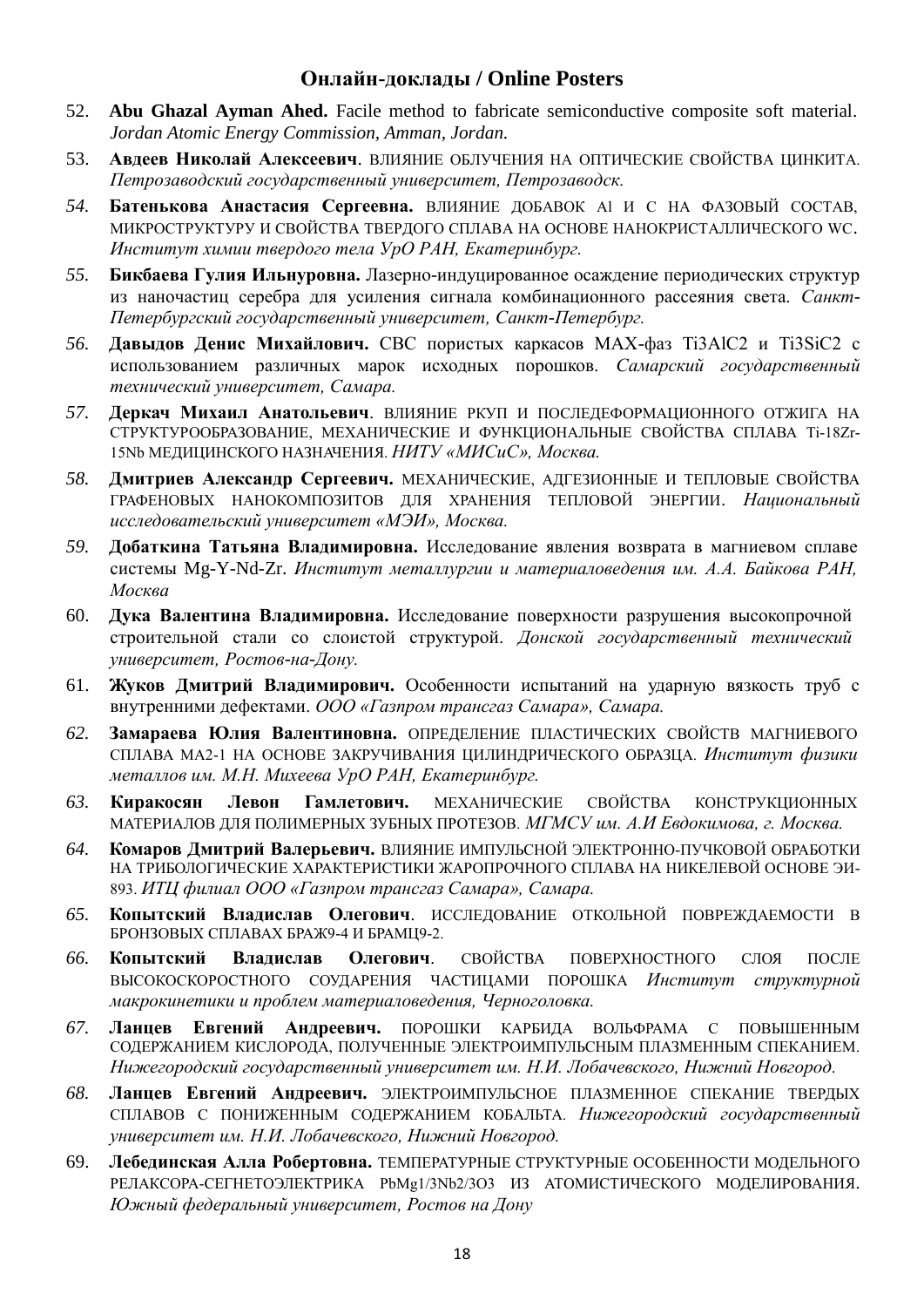- 70. **Леонов Андрей Андреевич.** Триботехнические свойства многослойных покрытий CrN-TiN, осажденных на поверхность штамповой стали Х12МФ. *Институт сильноточной электроники СО РАН, Томск.*
- *71.* **Мурашов Артём Александрович.** Исследование коррозионно-усталостного разрушения мелкозернистых титановых сплавов на примере ПТ-3В и ПТ-7М. *Нижегородский государственный университет имени Н.И. Лобачевского, Нижний Новгород.*
- *72.* **Мухамеджанова Айымгул Болаткызы.** Формирование дисперсоидов с квазикристаллической структурой в марганецсодержащих алюминиевых сплавах. *Национальный исследовательский технологический университет «МИСиС», Москва.*
- *73.* **Ниёзбеков Неъмат Ниёзбекович.** Исследование особенностей микроструктуры границы соединения АМг6–08Х18Н10Т с промежуточным слоем из ВТ1-0. *Институт структурной макрокинетики и проблем материаловедения, Черноголовка.*
- *74.* **Овсянников Александр Борисович.** Исследование кинетики распада переохлажденного аустенита стали 32Г2ФА при непрерывном охлаждении. *Институт новых материалов и технологий УрФУ, Екатеринбург.*
- *75.* **Поздняков Андрей Владимирович.** Структура и свойства сплава Al-Mg-Zr дополнительно легированного иттербием. *Национальный исследовательский технологический университет «МИСиС», Москва*
- *76.* **Полунин Антон Викторович.** Влияние состава магниевых сплавов на их коррозионную стойкость и оксидируемость. *Тольяттинский государственный университет, Тольятти.*
- *77.* **Попова Анна Николаевна.** Исследование наносистемы CoPt эквиатомного состава, полученной методом совместного восстановления прекурсоров. *Федеральный исследовательский центр угля и углехимии СО РАН, Кемерово.*
- *78.* **Попова Анна Николаевна.** Исследование фазового состава наносистемы FePt. Федеральный исследовательский центр угля и углехимии СО РАН, Кемерово. *Федеральный исследовательский центр угля и углехимии СО РАН, Кемерово.*
- *79.* **Пудов Владимир Иванович.** Влияние термомагнитной обработки на кристаллическую структуру и магнитные потери сплава Fе–3%Si. <sup>1</sup>*Институт физики металлов им. М.Н. Михеева УрО РАН, Екатеринбург.*
- 80. **Рыжкова Дарья Антоновна.** Стабильность структурных модификаций нанокластеров Ag<sub>55</sub> и Ag147 различной начальной морфологии. *Хакасский государственный университет имени Н. Ф. Катанова, ХГУ им. Н. Ф. Катанова, г. Абакан.*
- 81. **Семенчук Илья Евгеньевич.** Ультратугоплавкий композит (Ti,Zr)C, полученный методом электротеплового взрыва под давлением. *Институт структурной макрокинетики и проблем материаловедения РАН, Черноголовка*
- *82.* **Созинов Сергей Анатольевич.** Комплексное исследование структуры кокса. *Федеральный исследовательский центр угля и углехимии СО РАН, Кемерово.*
- 83. **Стогней Олег Владимирович.** Микротвердость композитных покрытий Fe-FeO-ZrO<sub>2</sub>. *Воронежский государственный технический университет, Воронеж.*
- *84.* **Сухоруков Рафаэль Юрьевич.** Анализ и перспективы развития аддитивных технологий для металлических изделий. *Институт машиноведения им. А.А. Благонравова РАН, Москва.*
- *85.* **Токарев Михаил Александрович.** Микроструктура магния после интенсивной пластической деформации методом обратного выдавливания при комнатной температуре. *Институт физики металлов им. М.Н. Михеева УрО РАН, Екатеринбург.*
- *86.* **Трегубова Татьяна Викторовна.** Магнитосопротивление тонкопленочных гранулированных нанокомпозитов (Co47Fe42Zr11)x(MgF2)100-x. *Воронежский государственный технический университет, Воронеж.*
- *87.* **Устюхин Алексей Сергеевич.** Влияние режимов кратковременного нагрева перед термической обработкой на магнитные свойства сплавов Fe-30Cr-16Co. *Институт металлургии и материаловедения им. А.А. Байкова РАН, Москва.*